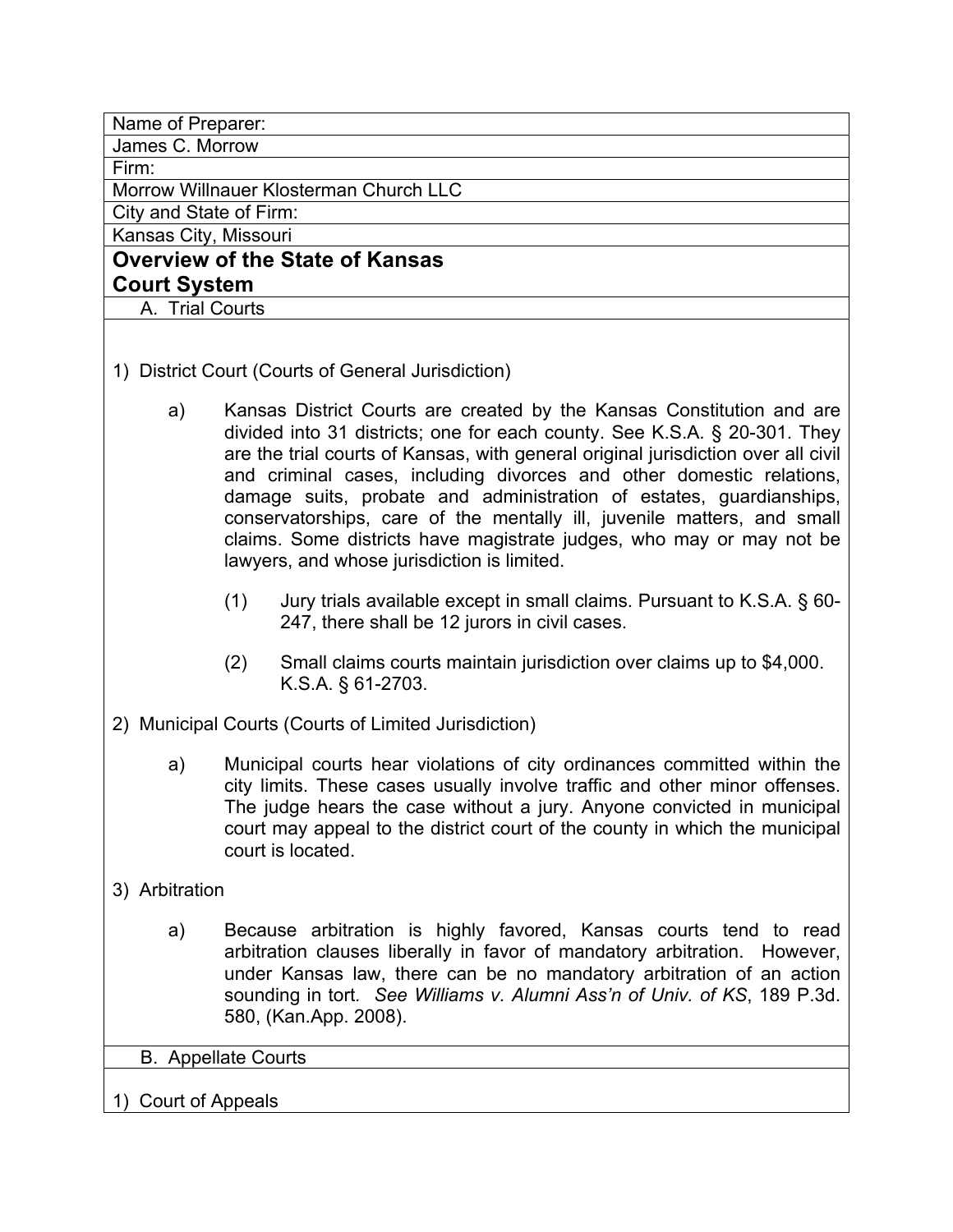The Kansas Court of Appeals is located in Topeka at the Kansas Judicial Center and is an intermediate appellate court. The Court of Appeals hears all appeals from orders of the state Corporation Commission, and all appeals from the district courts in both civil and criminal cases except those which may be appealed directly to the Supreme Court. See K.S.A. § 60-2102.

The Court of Appeals may hear appeals en banc, but the court usually sits in panels of three. The Court of Appeals may sit anywhere in the state as caseloads dictate. Hearings are scheduled regularly in Kansas City, Wichita, and Topeka. They also may be conducted in other cities as caseloads warrant to save time and money of litigants and their attorneys traveling to a regular hearing venue.

### 2) Supreme Court

The Kansas Supreme Court sits in Topeka in the Judicial Center and is the state court of last resort. See K.S.A. § 20-101, et seq. The Court is composed of seven justices. It hears direct appeals from the district courts in the most serious criminal cases and appeals in any case in which a Kansas statute has been held unconstitutional. It may review cases decided by the Court of Appeals and may transfer cases from that court to the Supreme Court. It also has original jurisdiction in several types of cases.

The Supreme Court, by constitutional mandate, has general administrative authority over all Kansas courts. Its rules govern appellate practice in the Supreme Court and Court of Appeals and procedures in the district court. Supreme Court rules also provide for the examination and admission of attorneys, set forth the code of professional responsibility, which governs the conduct of attorneys, and include the canons of judicial ethics which government the conduct of judges. Rules also provide for the examination and certification of court reporters.

All of the nonjudicial employees of the Kansas courts are under a personnel plan adopted and administered by the Supreme Court. Personnel and payroll records of all court employees throughout the state are maintained in the Office of Judicial Administration, the Court's administrative arm. The Supreme Court adopts and submits to the Kansas Legislature an annual budget for the entire judicial branch of state government.

### 3) Appellate Procedure

Appellate procedure is governed by K.S.A. § 60-2103. When appeal is permitted, the time within which an appeal may be taken shall be 30 days from the entry of judgment. § 60-2103(a). If an appellant seeks a stay of enforcement of judgment, the supersedeas bond shall be set at the full amount of the judgment unless the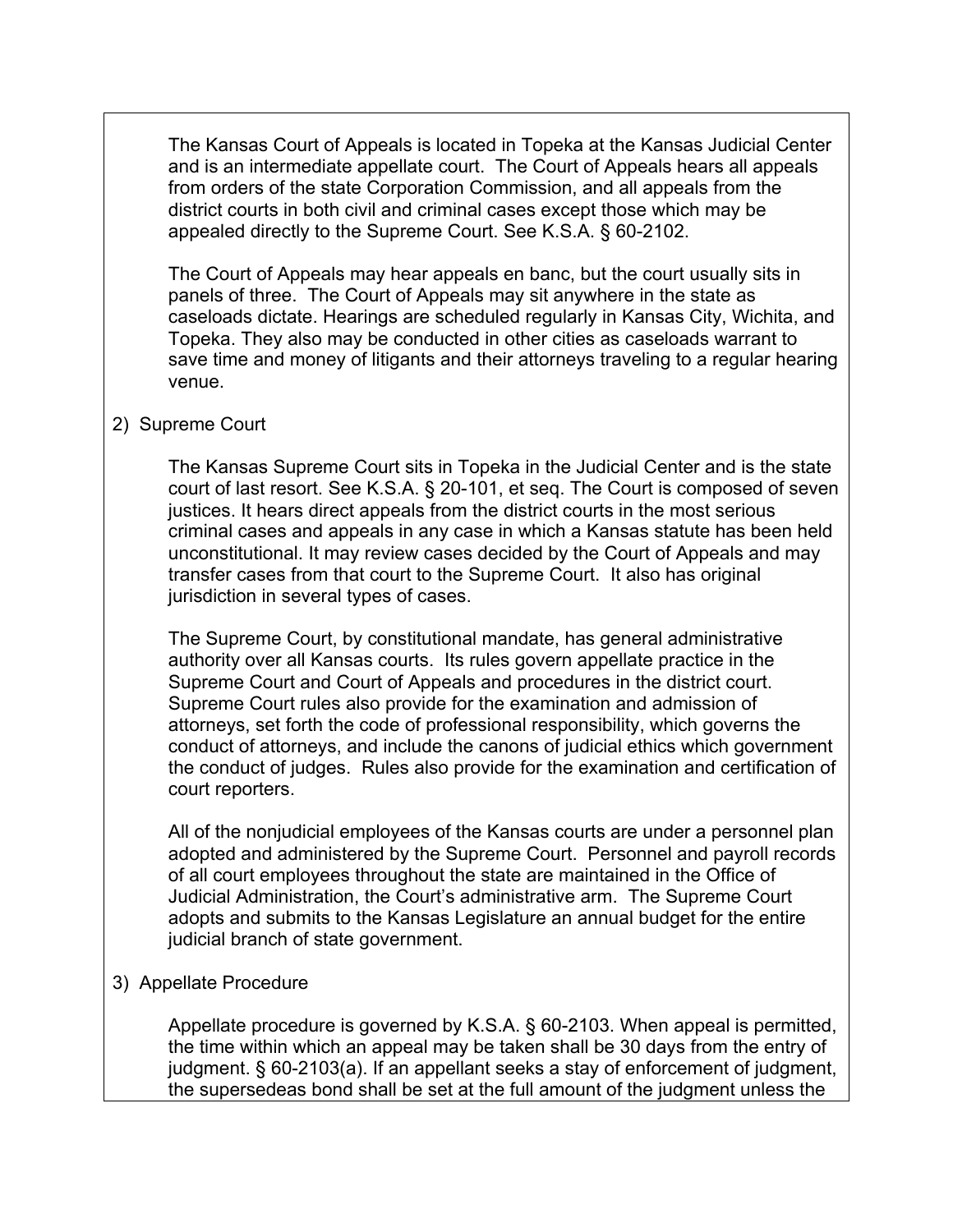appellant can prove that such a bond would result in undue hardship in which case the court can reduce the bond according to the provisions of K.S.A. § 60- 2103(d)(2A).

#### **Procedural**

A. Venue

1) Real Property

K.S.A. § 60-601 provides the venue rules applicable to actions concerning real property. Eminent domain actions must be brought in the county in which the real estate is situated. § 60-601(a). The following actions also must be brought in the county in which the real estate is situated: (1) actions in ejectment; (2) actions for partition; (3) actions concerning the sale of real estate; (4) actions for specific performance of a real estate contract. § 60-601(b).

# 2) Actions Against Kansas Residents

Actions against a Kansas resident may be brought in the county: (1) in which the defendant resides; (2) in which the plaintiff resides if the defendant is served therein; (3) in which the cause of action arose; (4) in which the defendant has business or employment if defendant is served therein; (5) in which the estate of a deceased person is being probated if such deceased person was jointly liable with the defendant; and (6) in which there is located tangible personal property which is the subject of the action if the plaintiff is seeking immediate possession thereof. K.S.A. § 60-603.

3) Actions Against Corporations

An action against a corporation may be brought in the county in which: (1) its registered office is located; (2) the cause of action arose; (3) the defendant is transacting business at the time the petition is filed, if the plaintiff is a resident of the county at the time the cause of action arose; (4) there is located tangible personal property which is the subject of the suit and the plaintiff is seeking immediate possession; (5) there is located equipment or facilities for use in the supply of transportation or communication services. K.S.A. § 60-604.

4) Actions Against Nonresidents and Nonqualified Corporations

The venue rules applicable to nonresidents and corporations not qualified to do business in Kansas mirror the venue rules applicable to actions against corporations, except that a plaintiff may file suit in the county in which the plaintiff resides. K.S.A. § 60-605.

5) Actions Against Common Carrier or Transportation System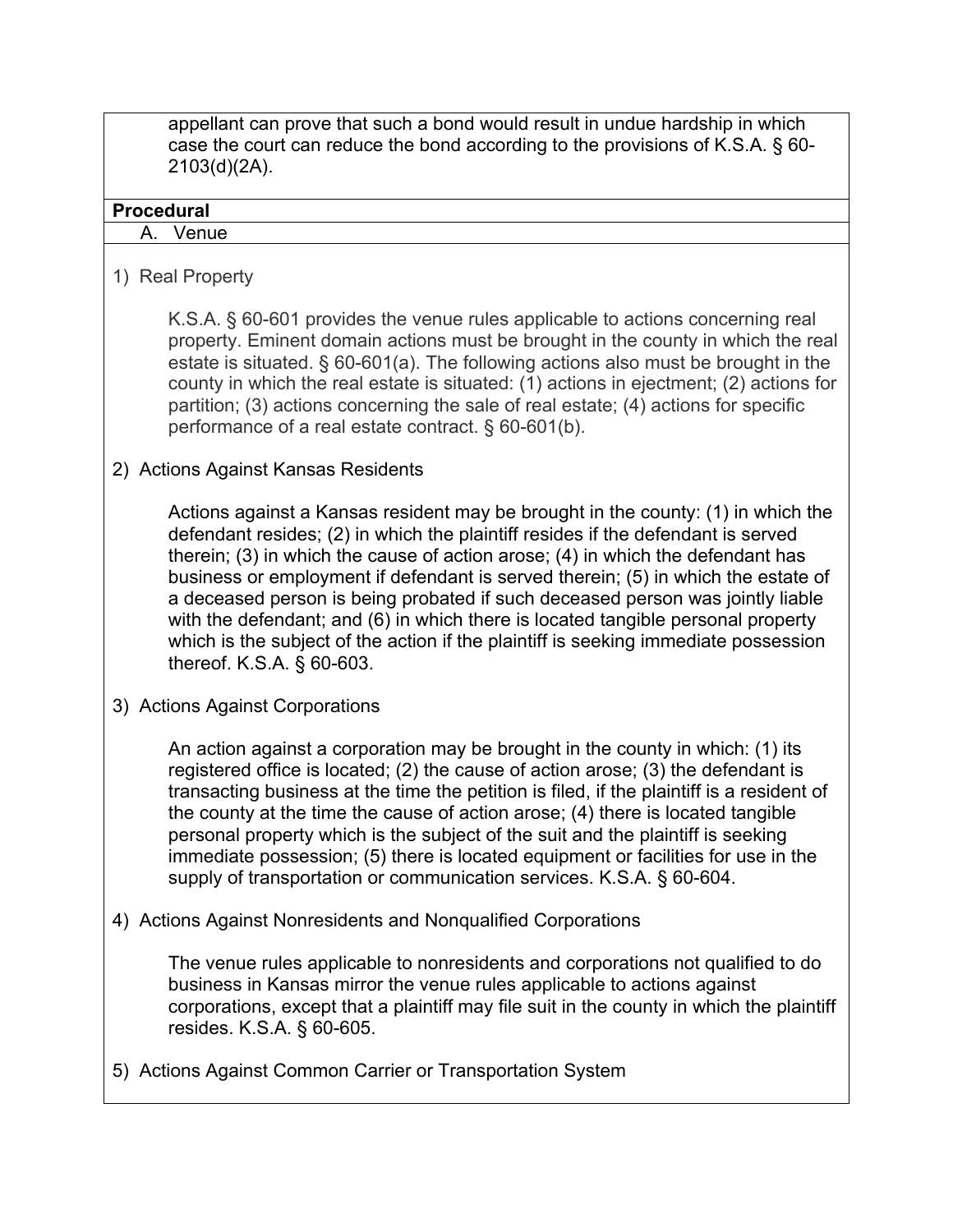| Any action against a common carrier or transportation system may be brought in<br>any county through which the defendant regularly operates. K.S.A. § 60-606(a).<br>Cases for personal injury shall be brought in the county in which the injury<br>occurred or in the county in which the plaintiff resided at the time of injury. § 60-<br>$606(b)$ . |                                                                                                                                                                                                                                                                                                                                                                                                                                                                                                                                                                                                            |  |
|---------------------------------------------------------------------------------------------------------------------------------------------------------------------------------------------------------------------------------------------------------------------------------------------------------------------------------------------------------|------------------------------------------------------------------------------------------------------------------------------------------------------------------------------------------------------------------------------------------------------------------------------------------------------------------------------------------------------------------------------------------------------------------------------------------------------------------------------------------------------------------------------------------------------------------------------------------------------------|--|
| 6) Actions Against Multiple Parties                                                                                                                                                                                                                                                                                                                     |                                                                                                                                                                                                                                                                                                                                                                                                                                                                                                                                                                                                            |  |
| 608.                                                                                                                                                                                                                                                                                                                                                    | If there are several plaintiffs and venue is determined by the residence of one of<br>them, such plaintiff's claim must be a substantial part of the action. K.S.A. § 60-                                                                                                                                                                                                                                                                                                                                                                                                                                  |  |
| <b>B.</b> Statute of Limitations                                                                                                                                                                                                                                                                                                                        |                                                                                                                                                                                                                                                                                                                                                                                                                                                                                                                                                                                                            |  |
|                                                                                                                                                                                                                                                                                                                                                         | The following statutes of limitations are set forth in K.S.A. §§ 60-510, et seq.                                                                                                                                                                                                                                                                                                                                                                                                                                                                                                                           |  |
| Libel/Slander                                                                                                                                                                                                                                                                                                                                           | 1 yr                                                                                                                                                                                                                                                                                                                                                                                                                                                                                                                                                                                                       |  |
| Personal Injury                                                                                                                                                                                                                                                                                                                                         | 2 yrs                                                                                                                                                                                                                                                                                                                                                                                                                                                                                                                                                                                                      |  |
| <b>Property Damage</b>                                                                                                                                                                                                                                                                                                                                  | 2 yrs                                                                                                                                                                                                                                                                                                                                                                                                                                                                                                                                                                                                      |  |
| <b>Wrongful Death</b>                                                                                                                                                                                                                                                                                                                                   | 2 yrs                                                                                                                                                                                                                                                                                                                                                                                                                                                                                                                                                                                                      |  |
| Fraud                                                                                                                                                                                                                                                                                                                                                   | 2 yrs                                                                                                                                                                                                                                                                                                                                                                                                                                                                                                                                                                                                      |  |
| <b>Written Contract</b>                                                                                                                                                                                                                                                                                                                                 | 3 yrs                                                                                                                                                                                                                                                                                                                                                                                                                                                                                                                                                                                                      |  |
| <b>Oral Contract</b>                                                                                                                                                                                                                                                                                                                                    | 3 yrs                                                                                                                                                                                                                                                                                                                                                                                                                                                                                                                                                                                                      |  |
| <b>Contract Under Seal</b>                                                                                                                                                                                                                                                                                                                              | 3 yrs                                                                                                                                                                                                                                                                                                                                                                                                                                                                                                                                                                                                      |  |
| <b>Breach of Warranty</b>                                                                                                                                                                                                                                                                                                                               | 3 yrs                                                                                                                                                                                                                                                                                                                                                                                                                                                                                                                                                                                                      |  |
| Workers' Comp.                                                                                                                                                                                                                                                                                                                                          | 200 days                                                                                                                                                                                                                                                                                                                                                                                                                                                                                                                                                                                                   |  |
| C. Time for Filing An Answer                                                                                                                                                                                                                                                                                                                            |                                                                                                                                                                                                                                                                                                                                                                                                                                                                                                                                                                                                            |  |
| Pursuant to K.S.A. § 60-212, an answer must be served within 21 days of service of a<br>petition or not less than 41 days from the date of publication.                                                                                                                                                                                                 |                                                                                                                                                                                                                                                                                                                                                                                                                                                                                                                                                                                                            |  |
| D. Dismissal Re-Filing of Suit                                                                                                                                                                                                                                                                                                                          |                                                                                                                                                                                                                                                                                                                                                                                                                                                                                                                                                                                                            |  |
| 1) Voluntary Dismissal                                                                                                                                                                                                                                                                                                                                  |                                                                                                                                                                                                                                                                                                                                                                                                                                                                                                                                                                                                            |  |
| request only by court order.                                                                                                                                                                                                                                                                                                                            | Pursuant to K.S.A. § 60-241(a), a plaintiff may dismiss an action without a court<br>order by filing: (1) notice of dismissal before the opposing party serves either an<br>answer or motion for summary judgment; or (2) a stipulation of dismissal is<br>signed by all parties who have appeared. Unless the notice states otherwise, the<br>dismissal is without prejudice. But if the plaintiff previously dismissed any federal<br>or state action including the same claim, a notice of dismissal operates as an<br>adjudication on the merits. Any other action may be dismissed at the plaintiff's |  |
| 2) Involuntary dismissal                                                                                                                                                                                                                                                                                                                                |                                                                                                                                                                                                                                                                                                                                                                                                                                                                                                                                                                                                            |  |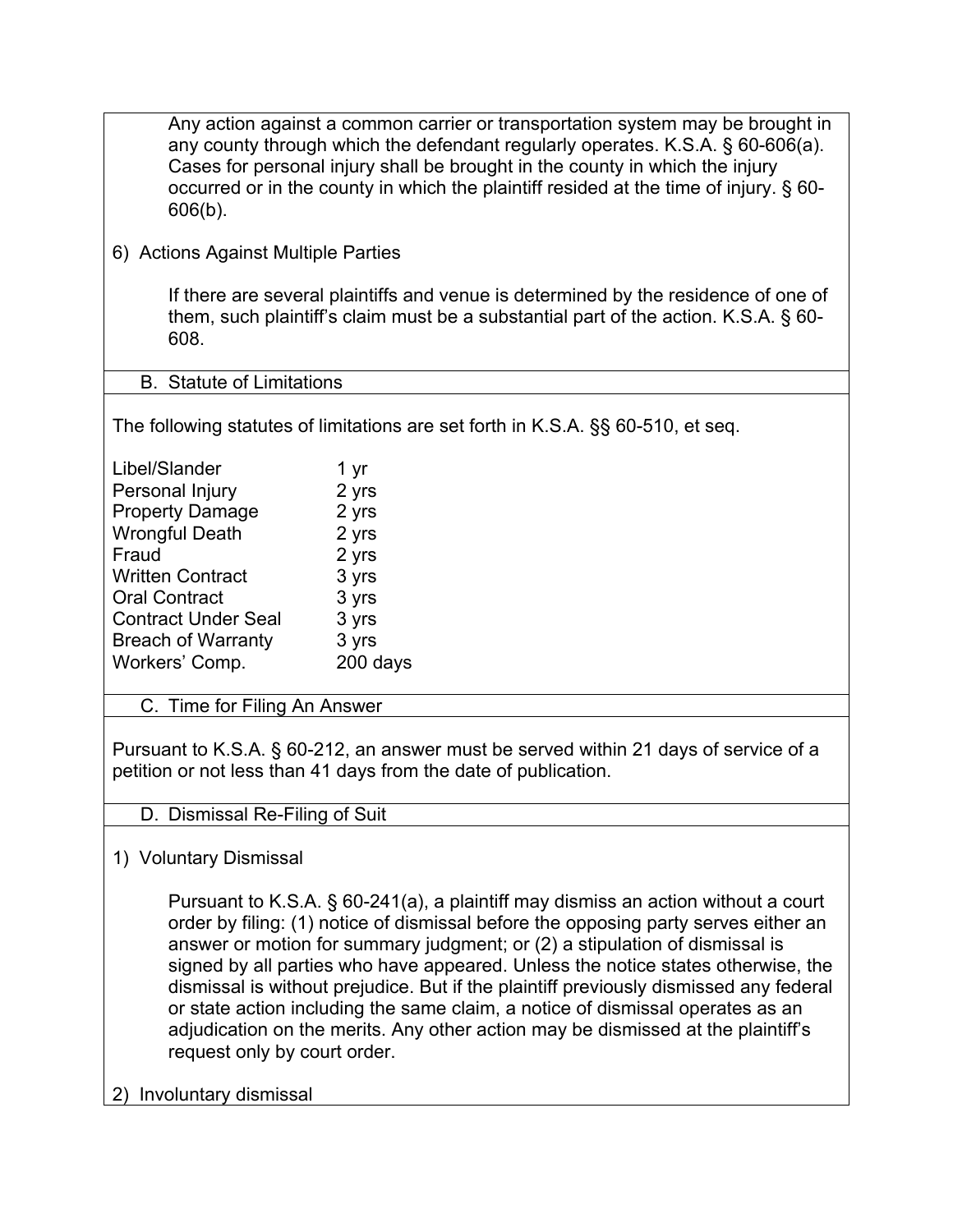A defendant may move to dismiss the action or claim against it where the plaintiff fails to prosecute or timely comply with a court order or the Kansas Rules of Civil Procedure. K.S.A. § 60-241(b).

#### 3) Savings Statute

If any action is commenced within the applicable statute of limitations, and the plaintiff fails in such action otherwise than upon the merits, and the statute of limitations has expired, the plaintiff may commence a new action within six months after such failure. K.S.A. § 60-518.

#### **Liability**

#### A. Negligence

### 1) Common Law Negligence

Negligence consists of the following elements: a duty owed to the plaintiff, breach of that duty, that the breach of duty was the proximate cause of the plaintiff's injury, and that the plaintiff suffered damages. *P.W. v. Kansas Dept. of SRS*, 255 Kan. 827, 831, 877 P.2d 430 (1994).

The applicable standard of care is that which an ordinary person would exercise under all the circumstances. Under Kansas law, the duty owed by an occupier of land no longer depends on the status of the entrant; rather, the duty owed by the occupier of land is one of reasonable care under all the circumstances. *Jones v. Hansen,* 254 Kan. 499, 510, 867 P.2d 303 (1994). It is a generally recognized rule in Kansas that in the absence of a special relationship, a person has no duty to control the conduct of a third person to prevent harm to others. *See South ex rel. South v. McCarter*, 280 Kan. 85, 119 P.3d 1 (Kan. 2005).

"Proximate cause is that cause which in natural and continuous sequence, unbroken by an efficient intervening cause, produces the injury and without which the injury would not have occurred, the injury being the natural and probable consequence of the wrongful act." *Davey v. Hedden,* 260 Kan. 413, 426, 920 P.2d 420 (1996).

#### 2) Comparative Negligence

Comparative negligence is governed by K.S.A. § 60-258(a). Kansas recognizes a modified comparative fault system. This system has often been referred to as the "50 percent rule" because if a plaintiff is found to be 50 percent or more at fault, she cannot recover against the defendant(s). Thus, a plaintiff cannot recover unless her fault is determined to be 49 percent or less.

3) Negligence Per Se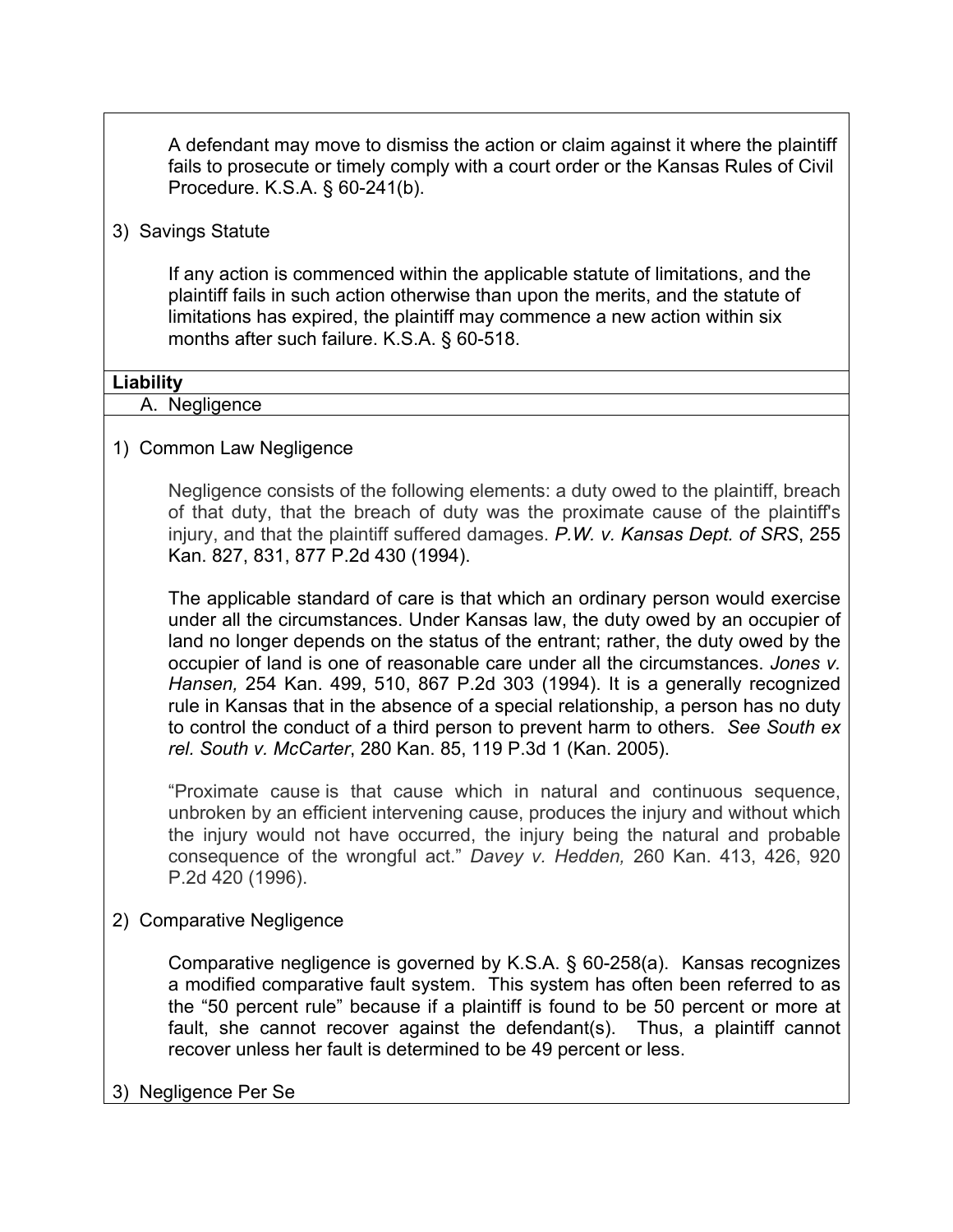For violation of a statute to establish negligence per se, the plaintiff must show that an individual cause of action for injury arising out of the violation was intended by the drafters. *Kerns ex rel. Kerns v. G.A.C., Inc.,* 255 Kan. 264 (1994). Whether a private right of action exists under a statute is a question of law. Courts generally will not infer a private cause of action where a statute provides criminal penalties but does not mention civil liability.

# B. Negligence Defenses

1) Partial Comparative Negligence

Kansas adheres to the 49 percent system of determining comparative negligence. Under the Kansas statute, the plaintiff may recovery a percentage of his damages only if his fault was less than the defendant's fault. K.S.A. § 60- 258(a).

2) Implied Assumption of Risk

Implied assumption of risk as a complete defense is limited in Kansas to cases involving an employer-employee relationship. *Smith v. Massey-Ferguson, Inc.,*  256 Kan. 90 (1994). All other situations are analyzed as comparative negligence.

3) One-Action Rule

The one-action rule bars lawsuits between joint tortfeasors when: (1) an injured party has previously sued one tortfeasor, but not others, (2) that tortfeasor has settled with the injured party, (3) the injured party has given a full release of all claims held by it, and (4) the settling tortfeasor claims the other tortfeasors caused all or part of the injured party's damages. *Dodge City Implement, Inc. v. Bd. of County Comm'rs*, 288 Kan. 619, 637 (2009). In other words, all negligent parties must be joined in one action. A tortfeasor cannot settle with the plaintiff and then file a second suit seeking to apportion liability among additional parties that were not involved in the original suit.

C. Gross Negligence, Recklessness, Willful and Wanton Conduct

Gross negligence or reckless conduct is something more than ordinary negligence but less than willful injury. "To constitute wantonness the act must indicate a realization of the imminence of danger and a reckless disregard or a complete indifference or an unconcern for the probable consequences of the wrongful act." *Vaughn v. Murray,* 214 Kan. 456, 460, 521 P.2d 262 (1974).

D. Negligent Hiring and Retention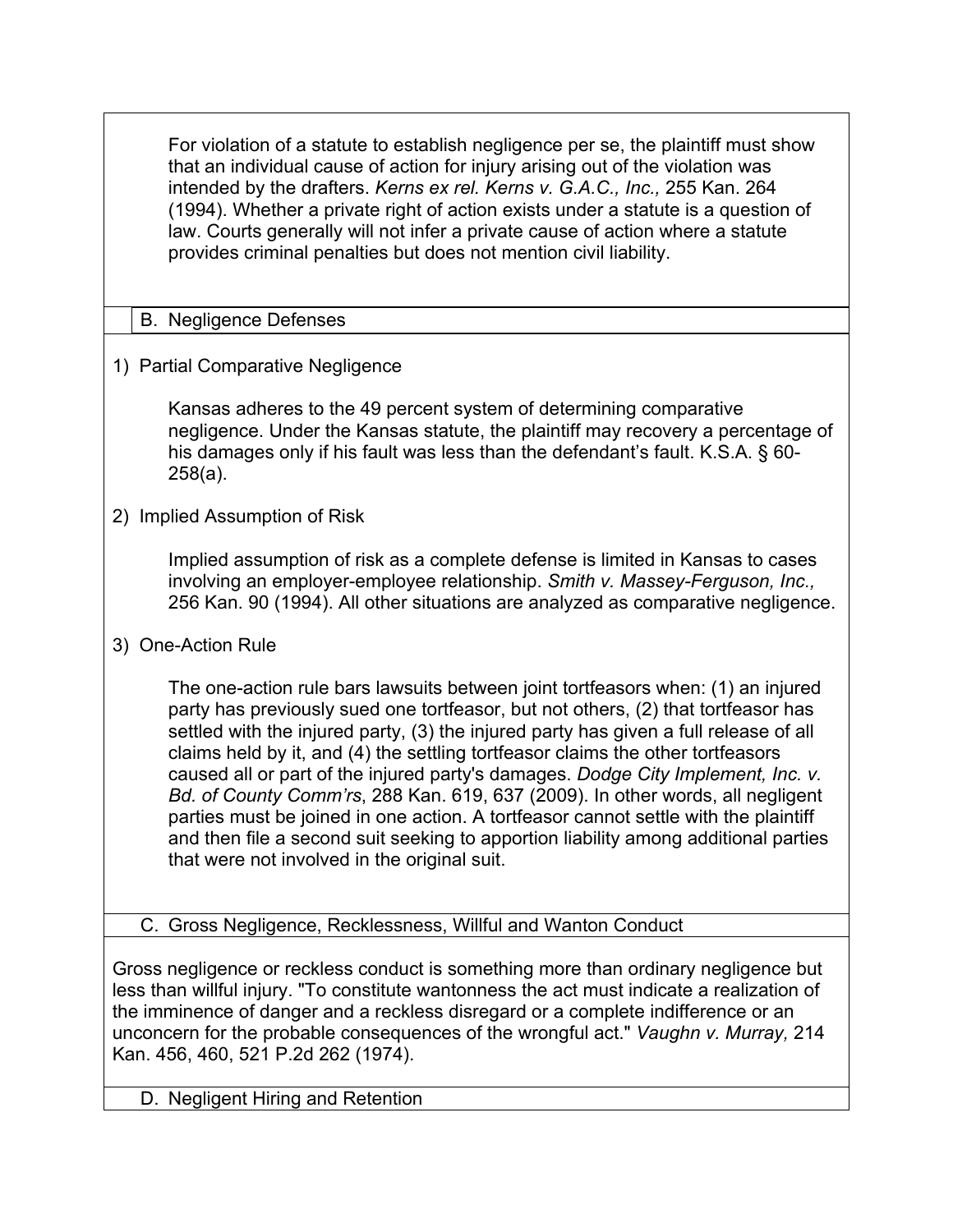In Kansas, in order to prevail in a claim of negligent retention and supervision the plaintiff must show that the employer had reason to believe that an undue risk of harm to others would exist as a result of the employment of the alleged tortfeasor. *Kan. State Bank & Trust v. Specialized Transp. Servs.,* 249 Kan. 348 (1991). The employer is subject to liability only for such harm as is within that risk. If, therefore, the risk exists because of the quality of the employee, there is liability only to the extent that the harm is caused by the quality of the employee that the employer had reason to believe would be likely to cause harm. *Id.* However, it is not necessary that the precise nature of the injury alleged by the third-party plaintiff would have been foreseen by the employer. *Id.*  Whether risk of harm is reasonably foreseeable is a question to be determined by the trier of fact.

# E. Negligent Entrustment

A claim of negligent entrustment is based upon knowingly entrusting, lending, permitting, furnishing, or supplying an automobile to an incompetent or habitually careless driver. *Barber v. Rhoades,* 799 P.2d 1051 (Kan. App. 1990). An incompetent driver is one who, by reason of age, experience, physical or mental condition, or known habits of recklessness, is incapable of operating a vehicle with ordinary care. *Id.* 

The liability of a defendant in a negligent entrustment case is not based upon the negligence of the driver. *Id.* The question involved is whether the defendant, or entrustor, knew or should have known he was entrusting his vehicle to an incompetent or habitually careless driver. *Id.* 

F. Dram Shop

No redress exists under Kansas common law against persons selling or furnishing liquor when injuries or damages occur due to the acts of intoxicated persons. Furthermore, because Kansas does not have a dram shop act, Kansas does not recognize a civil cause of action in favor of those injured as a result of a violation of the liquor laws. See *Ling v. Jan's Liquors,* 237 Kan. 629 (1985).

### G. Joint and Several Liability

Kansas' Comparative Fault statute effectively abolished contribution among joint tortfeasors and replaced it with proportionate liability. K.S.A. § 60-258a(d). Indemnification, on the other hand, still exists in a limited context. Contractual indemnification, both under express and implied theories, is a viable claim. However, the traditional concept of indemnification based on the dichotomy of active/passive negligence is no longer available. See *Nolde v. Hamm Asphalt, Inc.*, 202 F.Supp 2d 1257 (D. Kan. 2002).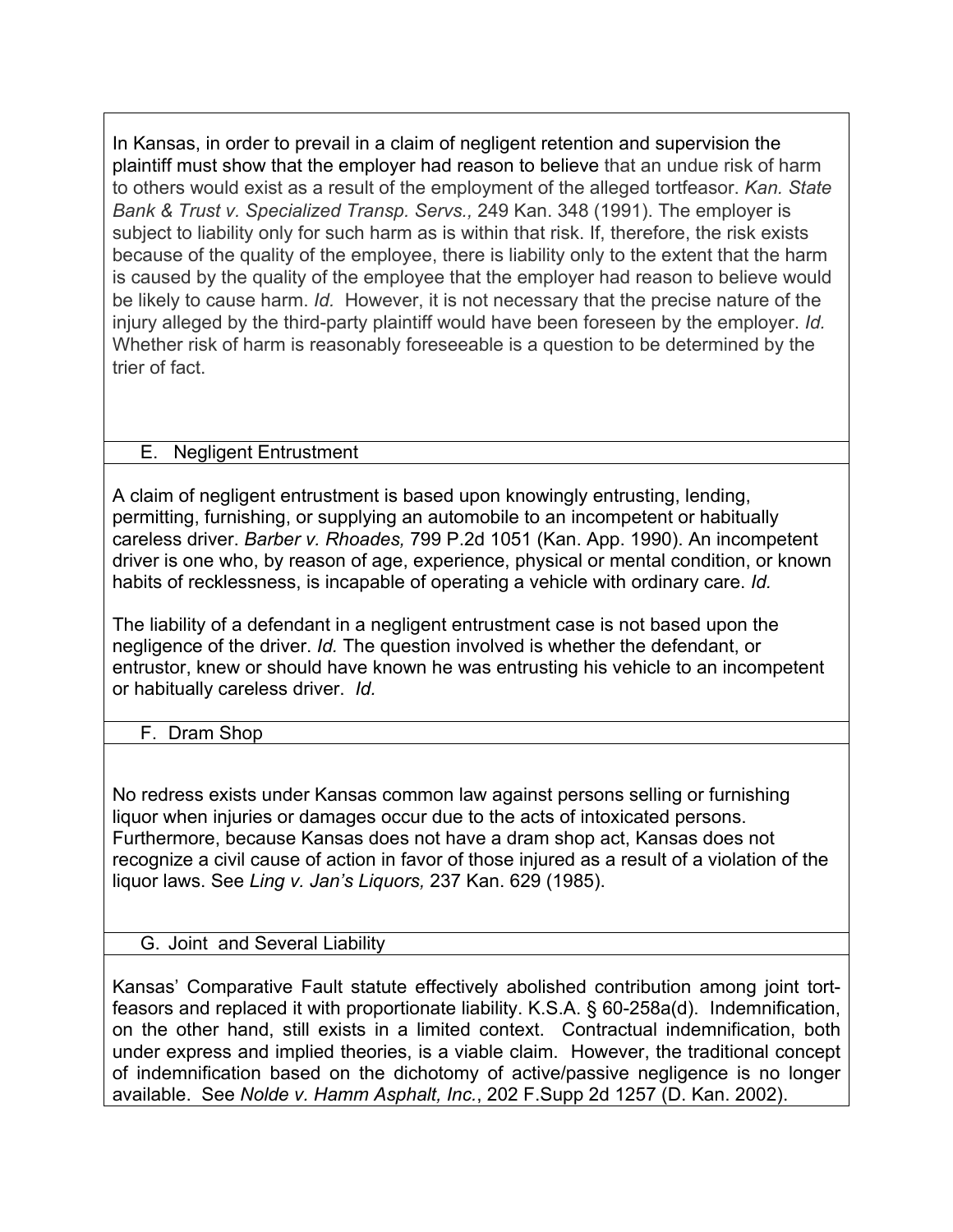However, joint and several liability is retained for intentional tortfeasors. *Sieben v. Sieben*, 231 Kan. 372 (1982).

#### H. Wrongful Death and/or Survival Actions

1) Wrongful Death Statutes

Wrongful death actions in Kansas are governed by K.S.A. § 60-1901 et seq. A wrongful death action can be maintained by any one of the heirs at law of the deceased. K.S.A. § 60-1902. (See below for damages in cases of wrongful death).

2) Joint Causes–Substantial Factor Test

Kansas uses the substantial factor test to allow a cause of action for "loss of chance" in a wrongful death action. A patient with a 50% or less chance of survival before medical treatment can recover if the doctor's malpractice substantially reduces the patient's chance of survival. *Pipe v. Hamilton*, 274 Kan. 905 (2002)(loss of 10% chance of survival sufficient to withstand summary judgment).

3) Survival of Tort Actions

In Kansas, tort actions for personal injury, injury to real or personal property, and fraud survive the death of either the plaintiff or defendant. K.S.A. § 60-7801. However, actions for libel, slander, malicious prosecution, and nuisance abate on the death of either party. K.S.A. § 60-1802.

4) Prenatal Injuries

A wrongful death action may be maintained in Kansas against a defendant whose negligence injured a viable fetus, causing it to be stillborn. *Hale v. Manion,*  189 Kan. 143 (1962).

#### I. Vicarious Liability

#### 1) Agency

Kansas courts have consistently held the mere ownership of an automobile will not support an agency, and will not support liability. See *Felix v. Turner Unified Sch. Dist. No. 202,* 22 Kan. App. 2d 849 (1996). The rule in Kansas is that there is no "general presumption or assumption that one in possession of another's vehicle is the servant, employee or agent of the owner and acting for the owner." *Id.* The burden of establishing the agency is on the party asserting it, and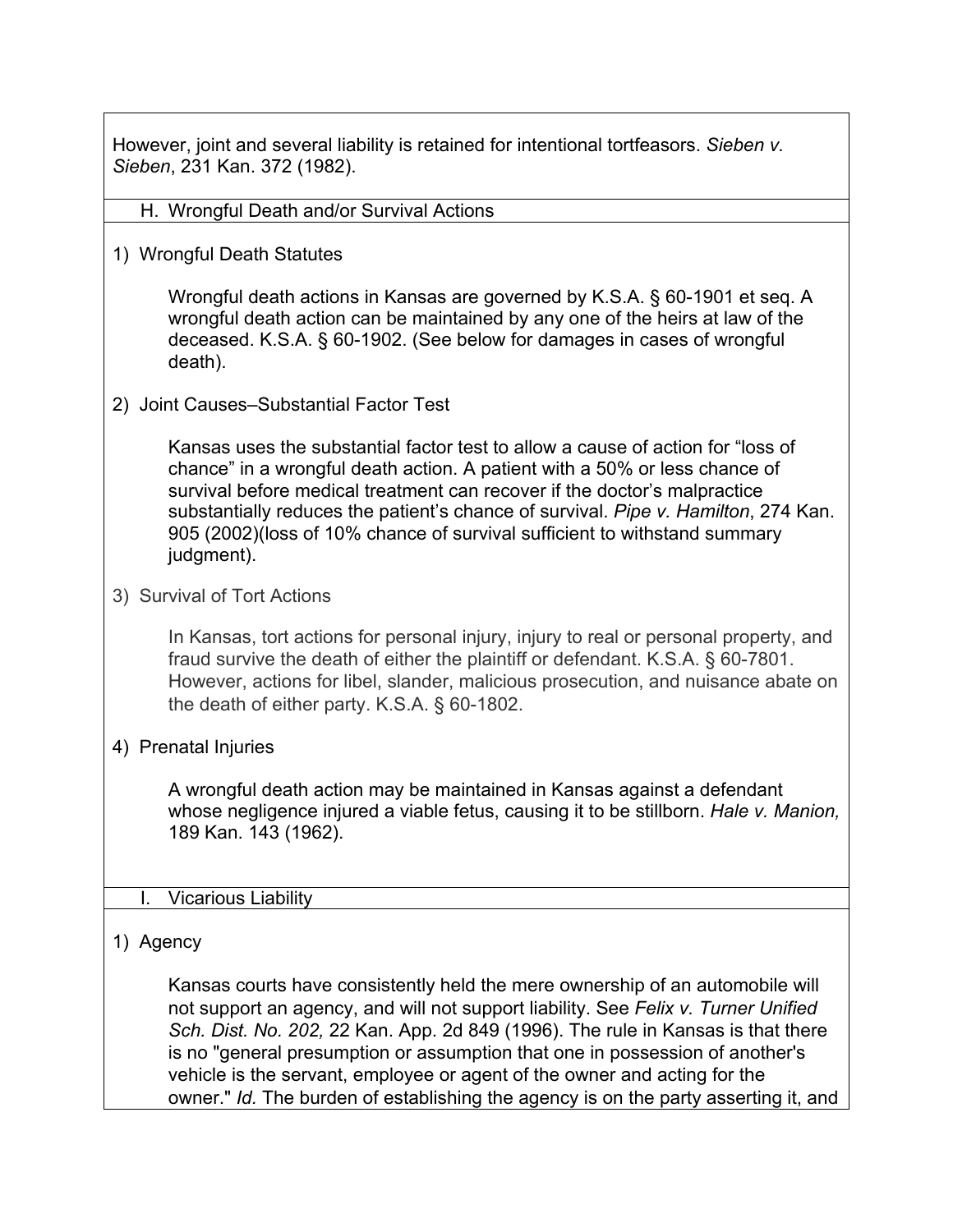therefore, to recover, the plaintiff is required to offer some evidence of the defendant's responsibility for the driver's negligence. *Id.*

2) Respondeat Superior

Respondeat superior imposes vicarious liability on the employer for the negligent driving of the employee*. Id.* Under the doctrine of respondeat superior, the employer's liability is based on the acts of an agent or employee. *Id.*

3) Independent Contractors

Respondeat superior liability does not apply in the case of an independent contractor. In contrast to an "employee," an "independent contractor" is one who contracts to do certain work according to his own methods, without being subject to the control of his employer, except as to the result of his work. *Brillhart v. Sheier,* 243 Kan. 591, 593 (1988). An independent contractor therefore represents the will of his employer only in the result, and not as to the means in which it is accomplished. *Id.* Thus, one who hires such an individual is not liable for that party's negligence. *Id.*

4) Employer Liability for Tortious Acts of Employee

An employer is liable for the tortious acts of an employee only under special circumstances. *Smith v. Printup,* 254 Kan. 315, 336 (1993). Special circumstances exist when the employee is on the employer's premises, performing work for the employer, or using the employer's chattel; when the employer voluntarily assumes a duty to control the employee; or when the employer negligently retains a known incompetent or unfit employee. *Id.* 

5) Parent for Child

By statute in Kansas, parents are liable for up to \$5,000 in actual damages for any willful and malicious personal injury or damage to property by their minor children. If the injury or damage is the result of parental neglect, the \$5,000 limit does not apply. Recovery for bodily injury is limited to actual medical expenses. K.S.A. § 38-120. Parental liability will be imposed when both the act and its harmful result were intended.

6) Automobile Owner for Driver

Kansas has never adopted the family car doctrine. See *Hartley v. Fisher,* 1 Kan. App. 2d 362, 364 (1977). Therefore, liability for a car accident does not attach to the owner of the car from the mere fact of ownership so as to impute the negligence of the driver to the owner as a matter of law. *Id.* 

However, an owner of a vehicle who knowingly permits a minor under the age of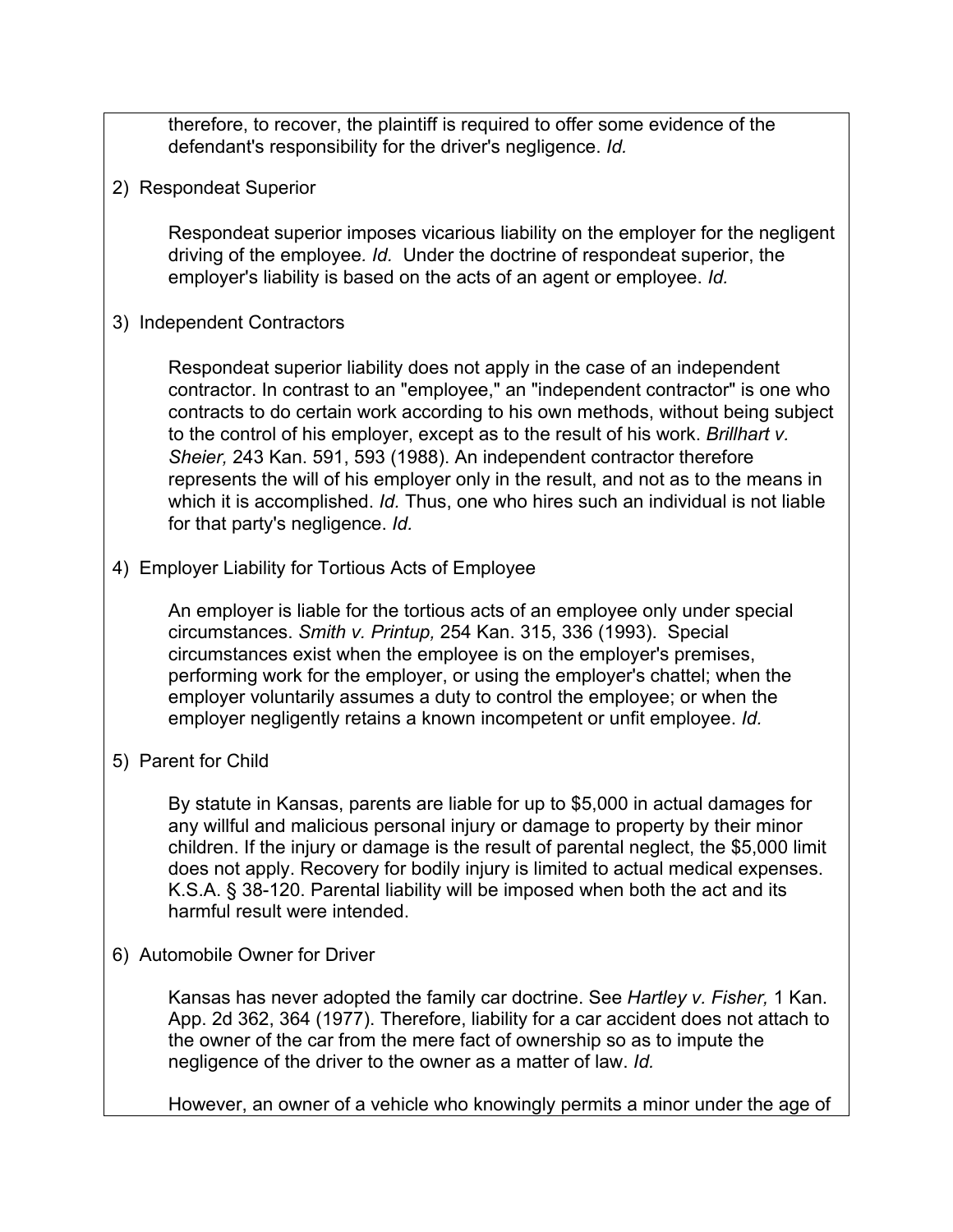sixteen to drive on the highway is jointly and severally liable with the minor for damages caused by the minor's negligence. K.S.A. § 8-222.

- J. Exclusivity of Workers' Compensation
- 1) Exclusive Remedy

An employer's liability for injury to an employee is limited exclusively to recovery under the Kansas Workers Compensation Act. K.S.A. § 44-501. The exclusive remedy provision of § 44-501(b) precludes an injured employee from maintaining a civil action against the employer. However, an employee can still bring an action against and recover damages from a negligent third party under K.S.A. § 44-504(a).

### 2) Co-employee Immunity

In Kansas, mere co-employee status is not sufficient for immunity. *Servantez v. Shelton,* 32 Kan. App. 2d 305, 309 (2004). There must be some connection between a defendant's acts and his employment for immunity to attach. *Id.* The test to determine whether immunity applies is whether the co-employee would have been entitled to receive compensation had he been injured in the same accident. *Id.* Relevant factors include whether the co-employee was performing work that was forbidden, whether the co-employee was on the company premises, and whether the co-employee's actions were specifically related to his job duties. See *id.* However, any activity undertaken by the co-employee in good faith to advance the employer's interest is generally within the course of employment, and will entitle the co-employee to immunity. *Hoover v. Ehrsam Co.,* 218 Kan. 662, 666 (1976).

#### **Damages**

- A. Statutory Caps on Damages
- 1) Personal Injury

Kansas imposes a cap of \$250,000 on damages for noneconomic loss, such as pain and suffering; the cap does not apply to damages for economic loss. K.S.A. § 60-19a02.

2) Punitive Damages

By statute, punitive damages generally may not exceed the defendant's highest annual gross income during the past five years or \$5 million, whichever is the lesser amount. K.S.A. § 60-3701(e).

3) State Governments and Municipalities–The Kansas Tort Claims Act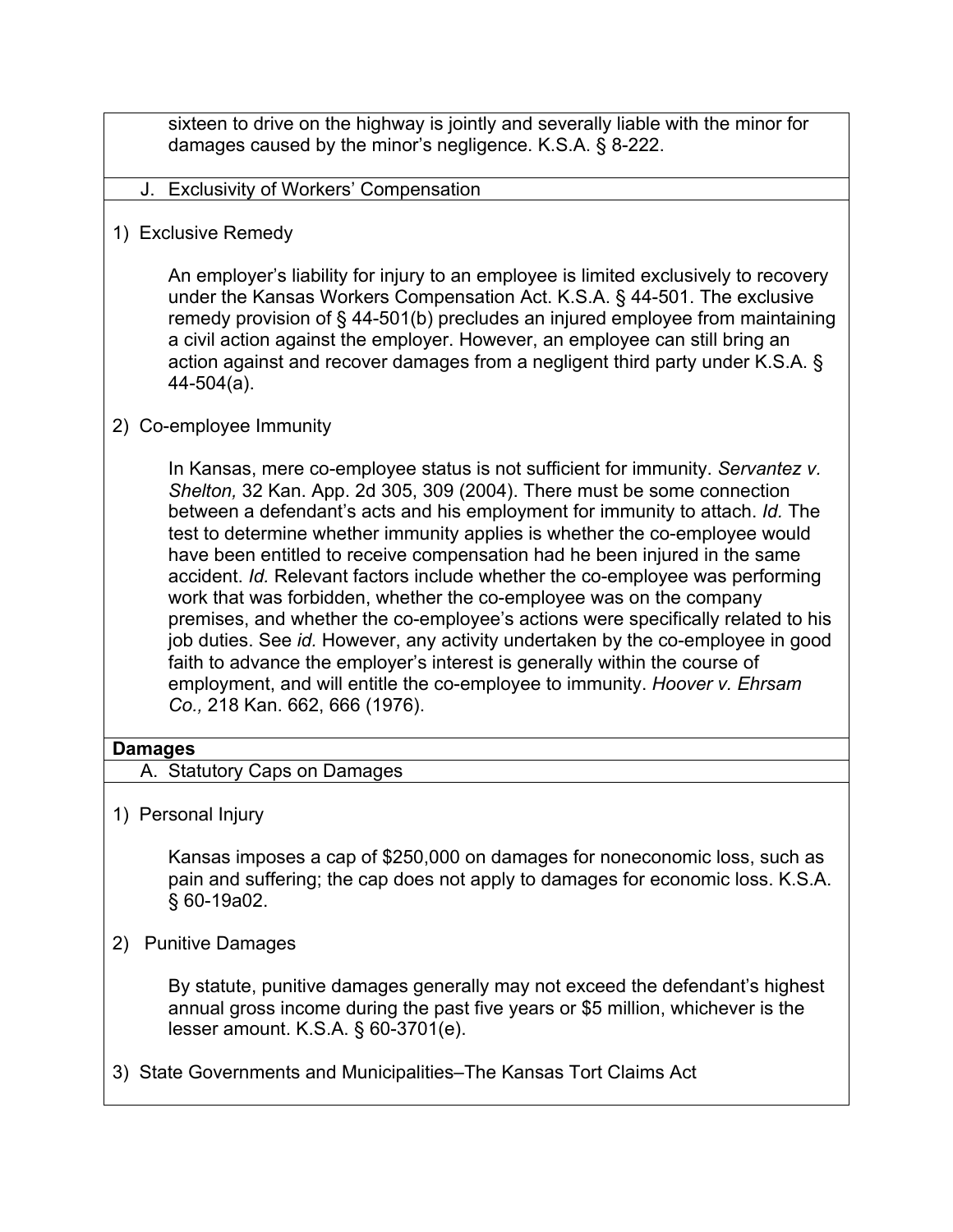Under the Kansas Tort Claims Act, governmental liability is limited to \$500,000 per occurrence except where there is excess insurance, in which case liability may exceed the \$500,000 limit up to the amount of insurance coverage. K.S.A. § 75-6105.

### B. Compensatory Damages for Bodily Injury

Under the Kansas Pattern Jury Instructions, specifically PIK Civ. 4th 171.02, a plaintiff's damages in a suit for personal injury include:

1) Medical Expenses:

Reasonable expenses necessary for medical care, hospitalization and treatment received to date, and the medical expenses plaintiff is reasonably expected to incur in the future (reduced to present value);

2) Economic Loss:

Economic loss includes loss of time or income and losses other than medical expenses incurred as a result of the plaintiff's injuries to date, and the economic loss plaintiff is reasonably expected to incur in the future (reduced to present value);

3) Noneconomic loss:

Noneconomic loss includes pain and suffering, disabilities, disfigurement and any accompanying mental anguish suffered as a result of plaintiff's injuries, and the noneconomic loss plaintiff is reasonably expected to suffer in the future.

Factors for the jury to consider include the plaintiff's age and health condition before and after the occurrence in question, and the nature, extent and duration of the plaintiff's injuries.

#### C. Collateral Source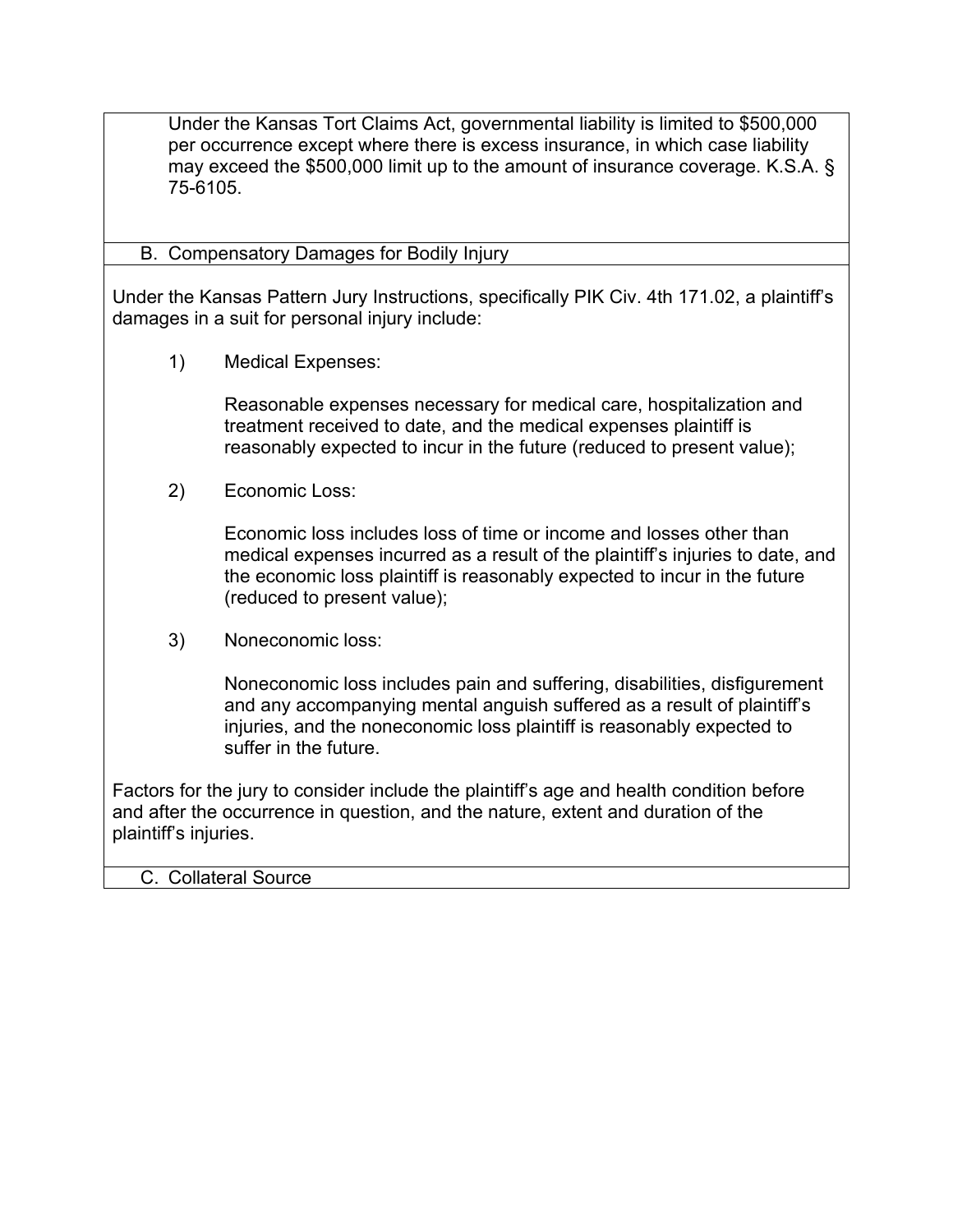In Kansas, in an action for personal injury or death, the trier of fact shall determine the net collateral source benefits received to date and those reasonably expected to be received in the future. K.S.A. § 60-3804. If the action is tried to a jury, the jury will be instructed to make such a determination by itemization of the verdict. § 60-3804.

Pursuant to K.S.A. § 60-3805, the court will reduce the judgment by the net amount of collateral source benefits received or expected to be received by the plaintiff, but only to the extent that such benefits exceed the aggregate amount by which: (1) such judgment was reduced by Kansas' comparative fault statute, K.S.A. § 60-258a; (2) the amount to which the plaintiff's ability to recover the judgment was limited by the defendant's insolvency, and (3) the award of damages has been reduced because of a statutory limit upon the recovery of damages. If none apply, the court will reduce the judgment by the full amount of the net collateral source benefits determined by the jury. § 60-3805.

# D. Pre-Judgment/Post judgment Interest

1) Interest Generally

In Kansas, prejudgment and post judgment interest are controlled by K.S.A. § 16- 201 which provides that creditors shall be allowed interest at the rate of 10%, when no other rate of interest is agreed upon, for any money after it becomes due. Judgment interest becomes due the date on which a claim becomes liquidated: when both the amount due and the date on which it is due are fixed and certain, or when they become ascertainable by mathematical computation. *Mitchell v. Liberty Mut. Ins. Co.,* 271 Kan. 684, 705 (Kan. 2001).

2) Applicability of Interest in Insurance Disputes

An insured may be entitled to prejudgment interest running from the date the benefits became "due," which is not until the insurer has sufficient information and reasonable time to determine that the insured is entitled to benefits. See *Hofer v. UNUM Life Ins. Co. of Am.,* 441 F.3d 872 (10th Cir. Kan. 2006). Where an insurance policy contains a supplemental provision obligating the insurer to pay interest on any judgment, the interest owed by the insurer is based on the entire liability judgment, not just the amount payable under the policy limits. *Mitchell,* 271 Kan. at 705.

E. Damages for Emotional Distress

Pursuant to K.S.A. § 60-19a01,the total amount recoverable by each party from all defendants for all non pecuniary claims for pain and suffering, disfigurement, etc. shall not exceed a sum total of \$250,000.

F. Wrongful Death and/or Survival Action Damages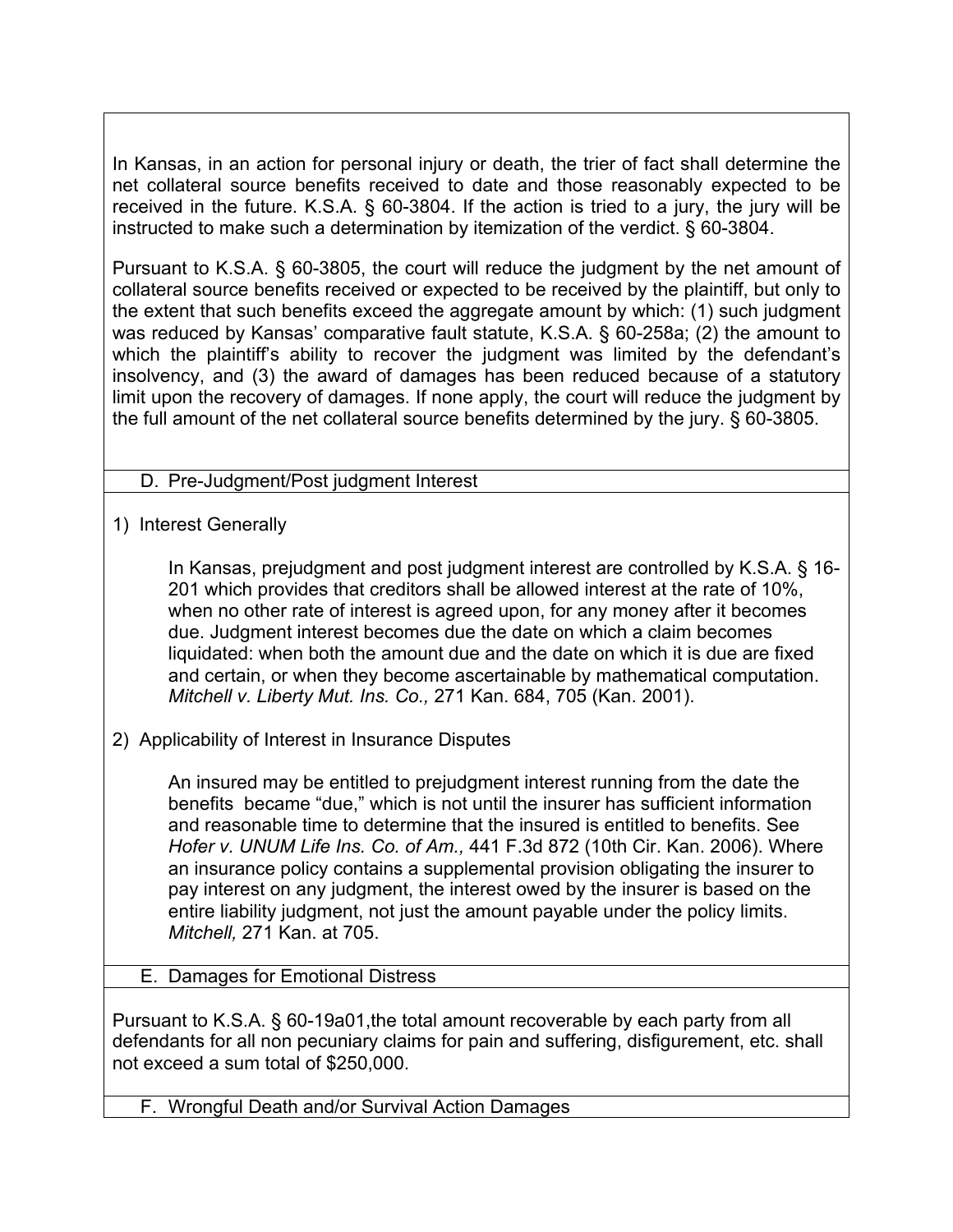In Kansas, the wrongful death statute allows recovery of damages for economic loss without limitation and allows damages for noneconomic loss with a cap of \$250,000 per decedent, regardless of the number of beneficiaries. K.S.A. § 60-1903. The \$250,000 limit on noneconomic loss is applied after any deduction for the decedent's comparative fault. K.S.A. §§ 60-258, 60-1903. Damages are apportioned according to loss sustained by each of the heirs, and all heirs known to have sustained a loss shall share in such apportionment regardless of whether they joined or intervened in the action. K.S.A. § 60-1905.

A settlement with a defendant who might be held liable for a proportional share of the damages for wrongful death has no effect on the plaintiff's right to recover judgment as set out in K.S.A. § 60-1903(a).

### G. Punitive Damages

Pursuant to K.S.A. § 60-3702, in any civil action in which exemplary or punitive damages are recoverable, the trier of fact shall determine, concurrent with all other issues presented, whether such damages shall be allowed. If such damages are allowed, a separate proceeding shall be conducted by the court to determine the amount of such damages to be awarded. Pursuant to K.S.A. § 60-3702(c), in any civil action where claims for exemplary or punitive damages are included, the plaintiff shall have the burden of proving, by clear and convincing evidence in the initial phase of the trial, that the defendant's conduct was willful, wanton, fraudulent or malicious.

In Kansas, an award of only nominal compensatory damages is not sufficient to justify an award of punitive damages. *Wilkinson v. Shoney's, Inc.,* 269 Kan. 194 (2000).

#### H. Diminution in Value of Damaged Vehicle

1) Damaged Vehicle

The basic formula for measuring damages for destruction of or injury to a motor vehicle is fair, reasonable, and adequate compensation for the injury, or, in other words, for the loss sustained as a proximate result of the defendant's wrongful or negligent act. *Peterson v. Bachar,* 193 Kan. 161, 163-164 (1964). The plaintiff may elect to recover either: (1) the difference in the value of the motor vehicle before and after the collision; or (2) the reasonable cost of repairs, plus the reasonable value of the use of the vehicle while it is being repaired with ordinary diligence–but the damages cannot exceed the value of the vehicle before the injury. *Id.* If the plaintiff elects to recover the difference in the vehicle's value before and after the collision, he cannot recover in addition the cost of repair or damages from lost use. *Id.*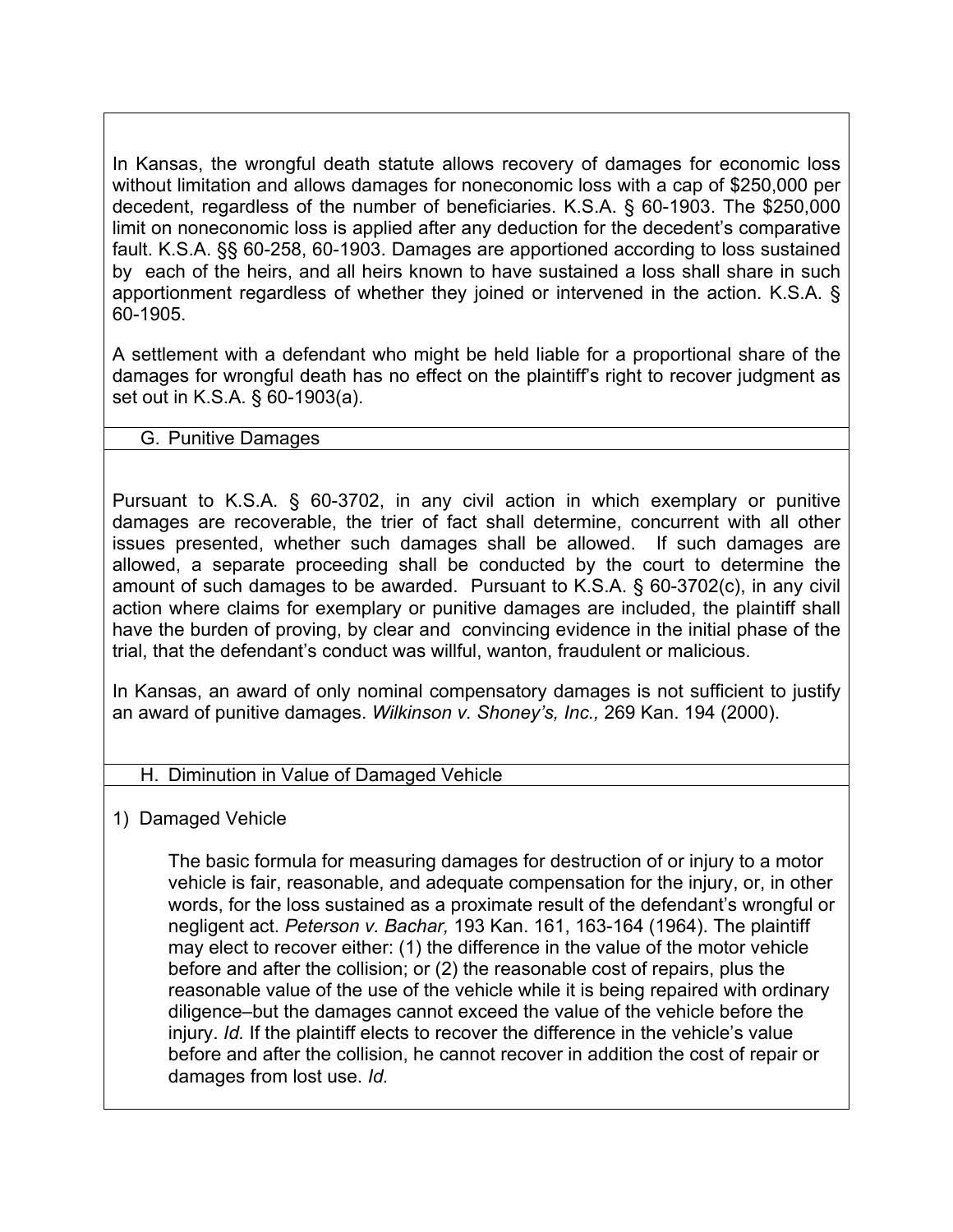2) Destroyed Vehicle

In the case of complete destruction of a motor vehicle, the measure of damages is the reasonable market value thereof immediately before the destruction. *Id.* 

- I. Loss of Use of Motor Vehicle
- 1) Loss of Profits and Earnings

Lost profits and earnings from the destruction of a vehicle may be recovered where it is shown that the vehicle has been specially constructed for a particular use and a substitute vehicle cannot be obtained without delay. *Peterson v. Bachar,* 193 Kan. 161, 163-164 (1964).

2) Loss of use

Damages for lost use of a vehicle cannot be considered unless the computation can be made with reasonable certainty. *Id.* They cannot be recovered where such loss is speculative or problematic. *Id.* 

#### **Evidentiary Issues**

A. Preventability Determination

Kansas law is unclear in regards to whether an employer's post-accident preventability determination is admissible into evidence. However, the policy behind similar, wellaccepted evidentiary rules, like the rule precluding evidence of subsequent remedial measures, may apply to suggest that evidence of a preventability determination should be excluded as a matter of public policy. By Kansas statute, evidence of subsequent remedial measures is not admissible to prove negligence or culpable conduct. K.S.A. § 60-451.

- B. Traffic Citation from Accident
- 1) Effect of Plea

A plea of guilty to a traffic charge arising out of an accident is an admission of the acts which were the basis of the charge, and the guilty plea may be shown in a civil action arising out of the same accident as an admission of the acts charged. *Scogin v. Nugen,* 204 Kan. 568, 572 (1970). On the other hand, a plea of nolo contendre or a finding of guilt is not an admission of the act charged and cannot, therefore, be used as an admission in a subsequent civil case. *Patrons Mut. Ins. Assc. v. Harmon*, 240 Kan. 707, 711 (1987).

C. Failure to Wear a Seat Belt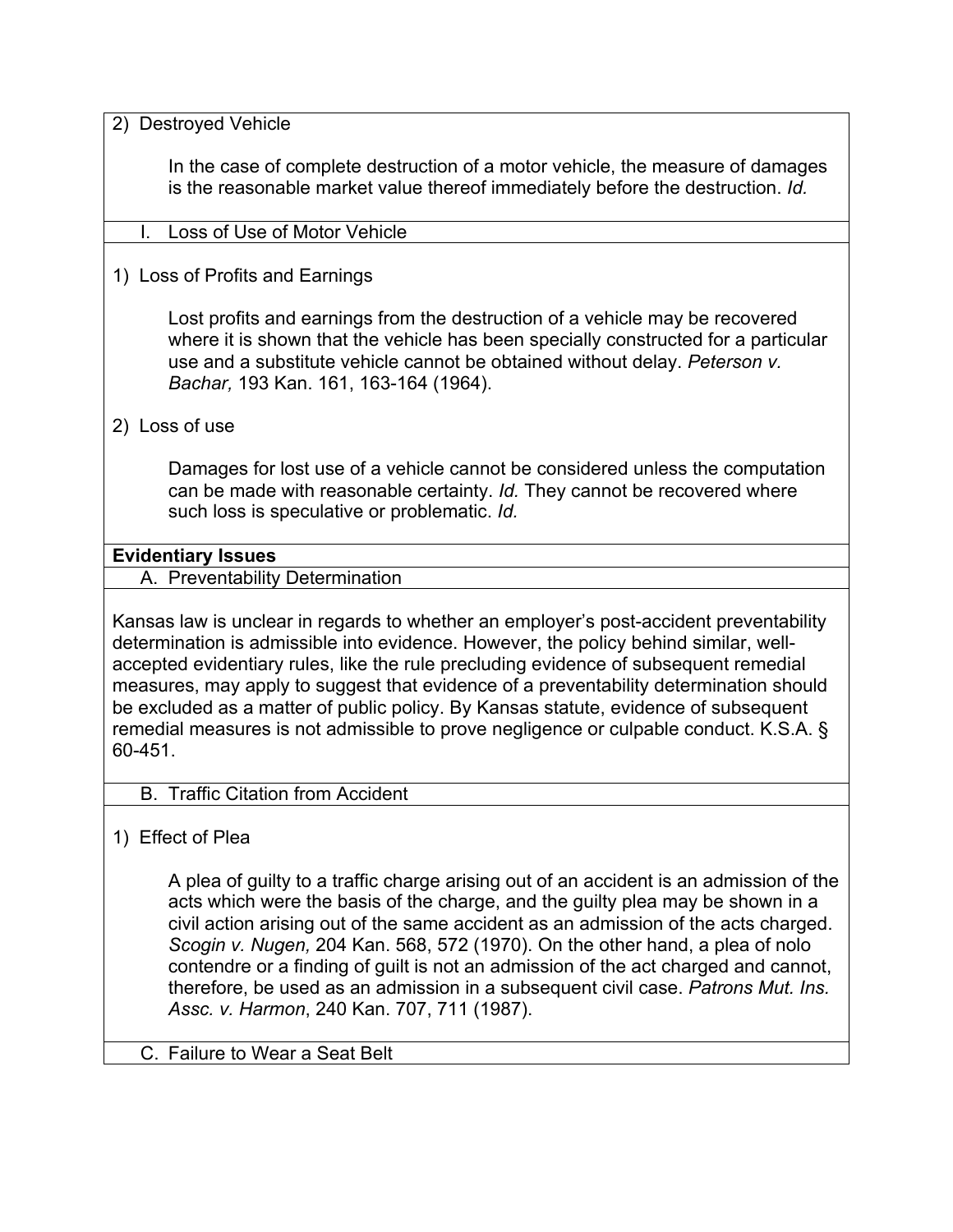Evidence of a plaintiff's failure to use a seat belt is not admissible for the purpose of determining comparative negligence or mitigation of damages. K.S.A. § 8-2504(c). However, it is admissible for other purposes, such as to establish causation. *Floyd v. General Motors Corp.,* 25 Kan. App. 2d 71 (1998)(nonuse of seat belt admissible to show that force of body on impact caused steering mechanism to break rather than failure of steering mechanism being cause of accident).

- D. Failure of Motorcyclist to Wear a Helmet
- 1) Kansas Helmet Statute

Pursuant to K.S.A. § 8-1598, no person under the age of 18 shall operate or ride on a motorcycle without a helmet. Adult riders, on the other hand, are not required to wear a helmet.

2) Evidence of Failure to Wear Helmet

Because an adult motorcycle rider is not legally mandated to wear a protective helmet, evidence that the rider was not wearing a helmet at the time of the accident is generally inadmissible. See *Eli v. Board of County Comm'rs,* 1989 Kan. App. LEXIS 338, \*3 (Kan. Ct. App. May 12, 1989).

### E. Evidence of Alcohol or Drug Intoxication

1) Relevance

Whether evidence of intoxication is admissible is a question of relevance. Evidence of intoxication may be excluded if the court determines, under K.S.A. § 60-445, that the evidence would be more prejudicial than probative. *Ratterree v. Bartlett,* 238 Kan. 11, 17 (1985). In *Ratterree,* the trial court did not err in excluding the testimony of two highway patrol officers concerning the smell of alcohol on the defendant's breath because the officers specifically stated that they did not consider alcohol to be a contributing factor to the accident and did not test the defendant for intoxication. *Id.* Under the circumstances, such evidence was more prejudicial than probative. *Id.* 

Trial courts are afforded broad discretion in determining the admissibility of evidence of intoxication. *State v. Betts,* 214 Kan. 271, 277 (1974). Competent evidence may include breath tests, blood tests, testimony that the defendant exercised a lack of control of his vehicle prior to the accident or that he had been seen drinking prior to the accident, and other such relevant testimony. See *id.* 

2) Workers' Compensation

To defeat a workers compensation claim based on the worker's intoxication, an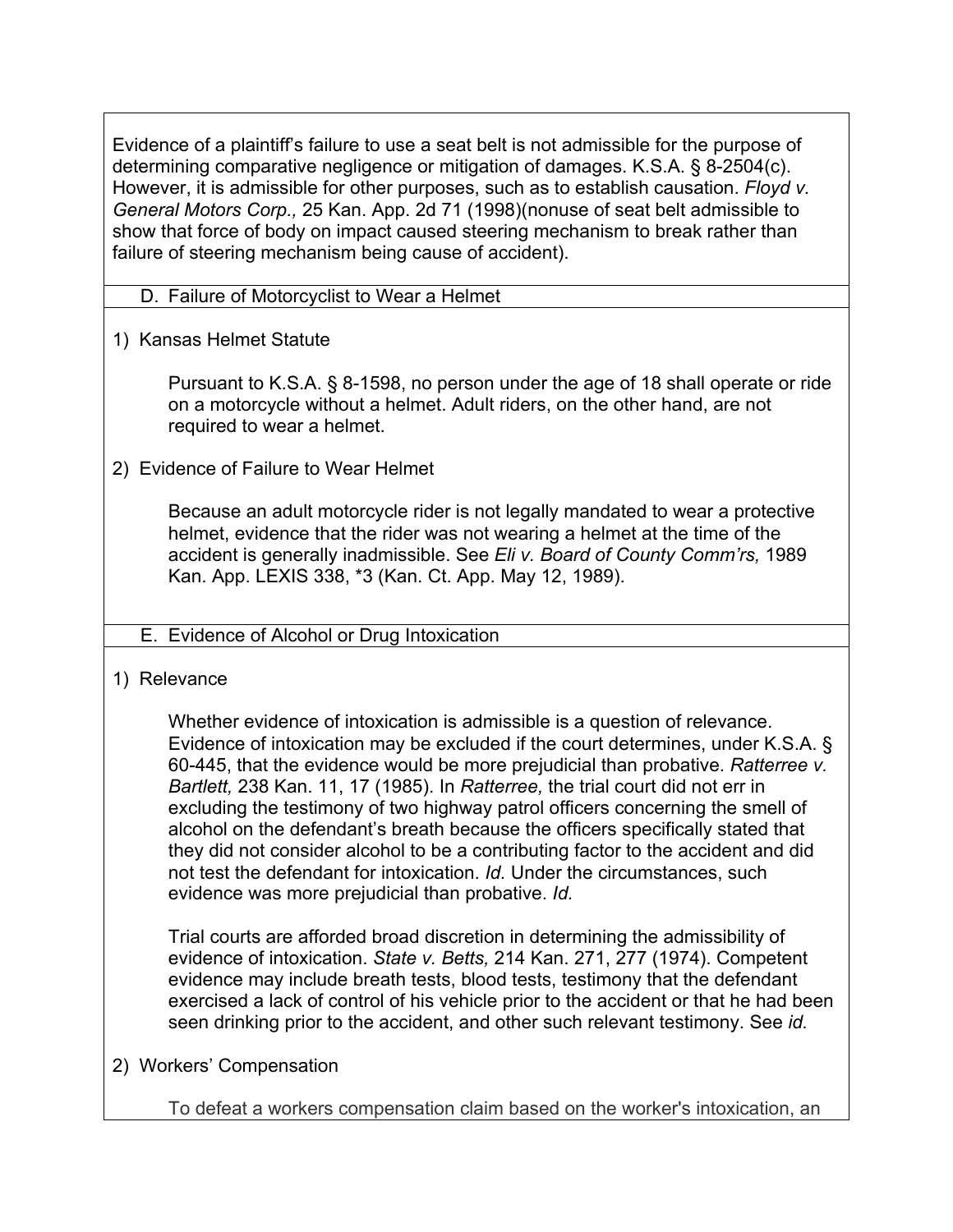employer must prove not only that the worker was intoxicated, but also that such intoxication was the substantial cause of the injury. *Kindel v. Ferco Rental,* 258 Kan. 272, 285 (1995). The presumption of intoxication provided for under the Kansas criminal statute is inapplicable in workers compensation cases. *Id.* Evidence of the blood alcohol concentration of a workers compensation claimant is relevant to the issue of the cause of the accident in which the claimant is injured, but does not give rise to a presumption of intoxication. *Id.*

F. Testimony of Investigating Police Officer

Opinion evidence by investigating police officers concerning physical factors of an accident is admissible when a proper foundation for such conclusions is presented and the conclusions are the proper subject of expert testimony. *Ratterree v. Bartlett,* 238 Kan. 11 (1985).

In *Morlan v. Smith*, 191 Kan. 218, 380 P.2d 312 (1963), the Kansas Supreme Court held an officer's statement that "no improper driving indicated" was a pure conclusion of the investigating officer concerning the very question of negligence, which only the jury was allowed to decide. In *McGrath v. Mance*, 194 Kan. 640, 642, 400 P.2d 1013 (1965), the Court found an officer's notation that the plaintiff was guilty of "inattention" and an "improper start from parked position" was nothing more than his opinion regarding a question which was for the jury to decide: whether the defendant was negligent.

G. Expert Testimony

1) Subject Matter Must Be Appropriate for Expert Testimony

The *Daubert* test for the admissibility of expert opinion testimony does not apply in Kansas; rather, the *Frye* general acceptance test governs–requiring that expert opinion testimony be based on scientific principles or tests generally accepted as reliable within the expert's particular field. *State v. Graham,* 275 Kan. 176 (2003).

2) Witness Must Be Qualified as an Expert

Expert witnesses must be qualified as an expert. This rule applies not only to experts in the strictest sense, *e.g.*, doctors and architects, but also to "skilled" witnesses, *e.g.*, bankers or landowners testifying to land values.

3) Opinion Must Be Supported by Proper Factual Basis–Facts Made Known to Expert Outside Court

In Kansas, an expert opinion must be based on admissible evidence. K.S.A. § 60-456(b); *In re Care & Treatment of Foster*, 280 Kan. 845 (2006).

4) Opinion May Embrace Ultimate Issue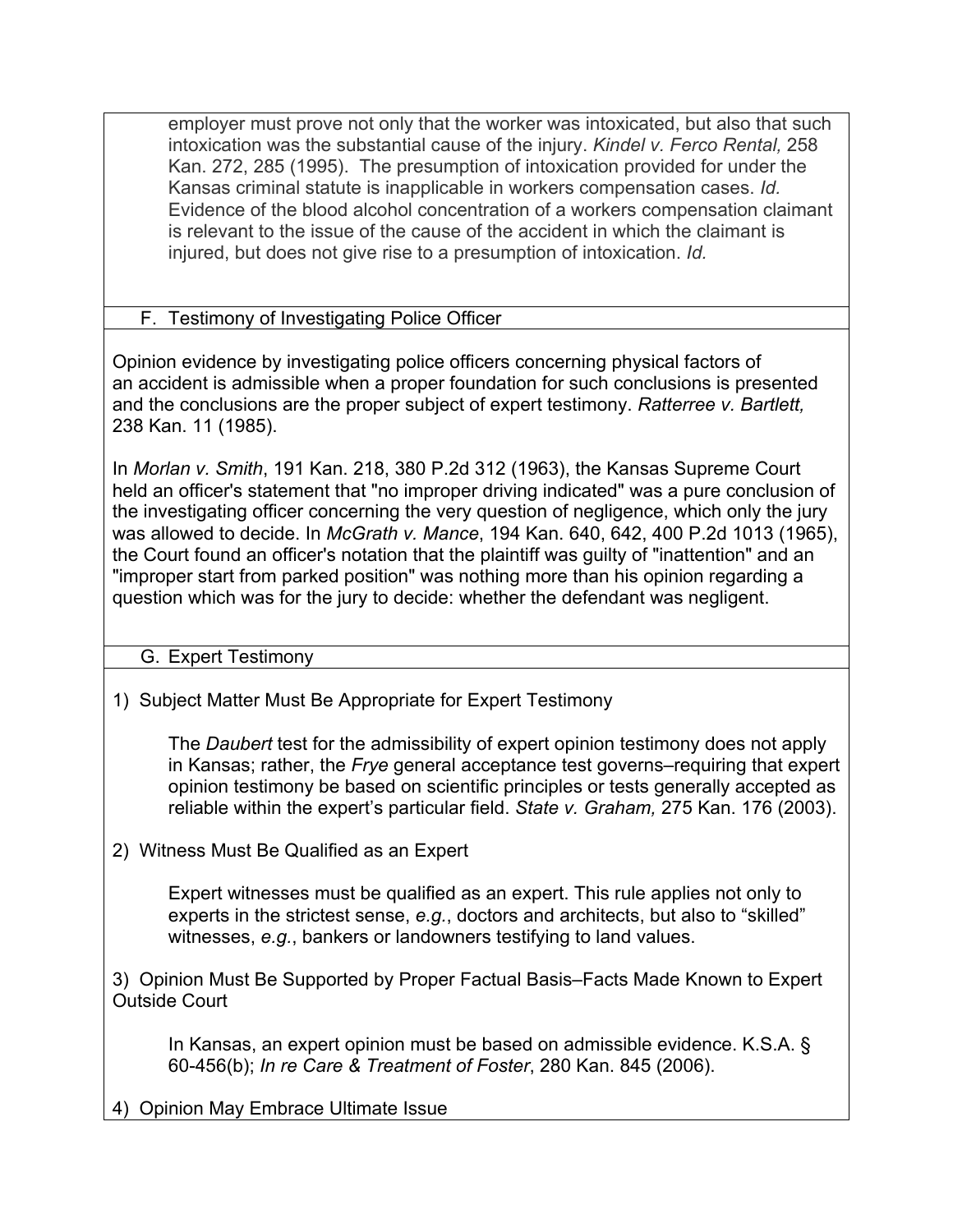The general rule in Kansas is that expert testimony in the form of opinions otherwise admissible is not objectionable because it embraces the ultimate issue or issues to be decided by the trier of fact. *Lollis v. Superior Sales Co.,* 224 Kan. 251, 262 (1978). However, "in an automobile negligence case, an expert witness, whether an investigating police officer or another expert, may not state his opinion as to what actions of the parties, if any, contributed to the collision or as to who was at fault in causing the collision." *Id.* at 263.

### H. Collateral Source

1) Collateral Source Benefits Act, K.S.A. § 60-3801 et seq.

By statute, the Kansas Legislature has modified/overridden the common law collateral source rule. In any action for personal injury in which the plaintiff claims damages in excess of \$150,000, evidence of collateral source benefits received or reasonably expected to be received in the future is admissible. K.S.A. § 60- 3802. If a plaintiff originally claims damages in excess of \$150,000, but later amends his petition to an amount less than \$150,000, the defendant is not entitled to present evidence of collateral source benefits. *Helm v. Carter*, 1991 Kan. App. LEXIS 1067.

2) Health Insurance Payments and Write-Offs.

In a personal injury suit involving private health insurance write-offs, the collateral source rule does not apply to bar evidence of the amount originally billed by the health care provider for plaintiff's medical treatment or the reduced amount accepted by the provider in full satisfaction of the amount billed, regardless of the source of payment. However, evidence of the source itself is inadmissible under the collateral source rule. Evidence of the amount originally billed and the reduced amount accepted in full satisfaction are relevant to prove the reasonable value of the medical treatment, which is a question for the finder of fact. *See Martinez v. Milburn Enterprises, Inc.*, 290 Kan. 572, 233 P.3d 205 (Kan. 2010).

#### Recorded Statements

1) Past Recollection Recorded

While the Federal rules allow for past recollections recorded only to be read to the jury, Kansas permits the admission of past recollections recorded as an exhibit. *State v. Kelly,* 19 Kan. App. 2d 625 (1994).

2) Prior Statements by Witness–Prior Inconsistent Statements

Prior inconsistent statements of current witnesses are admissible as substantive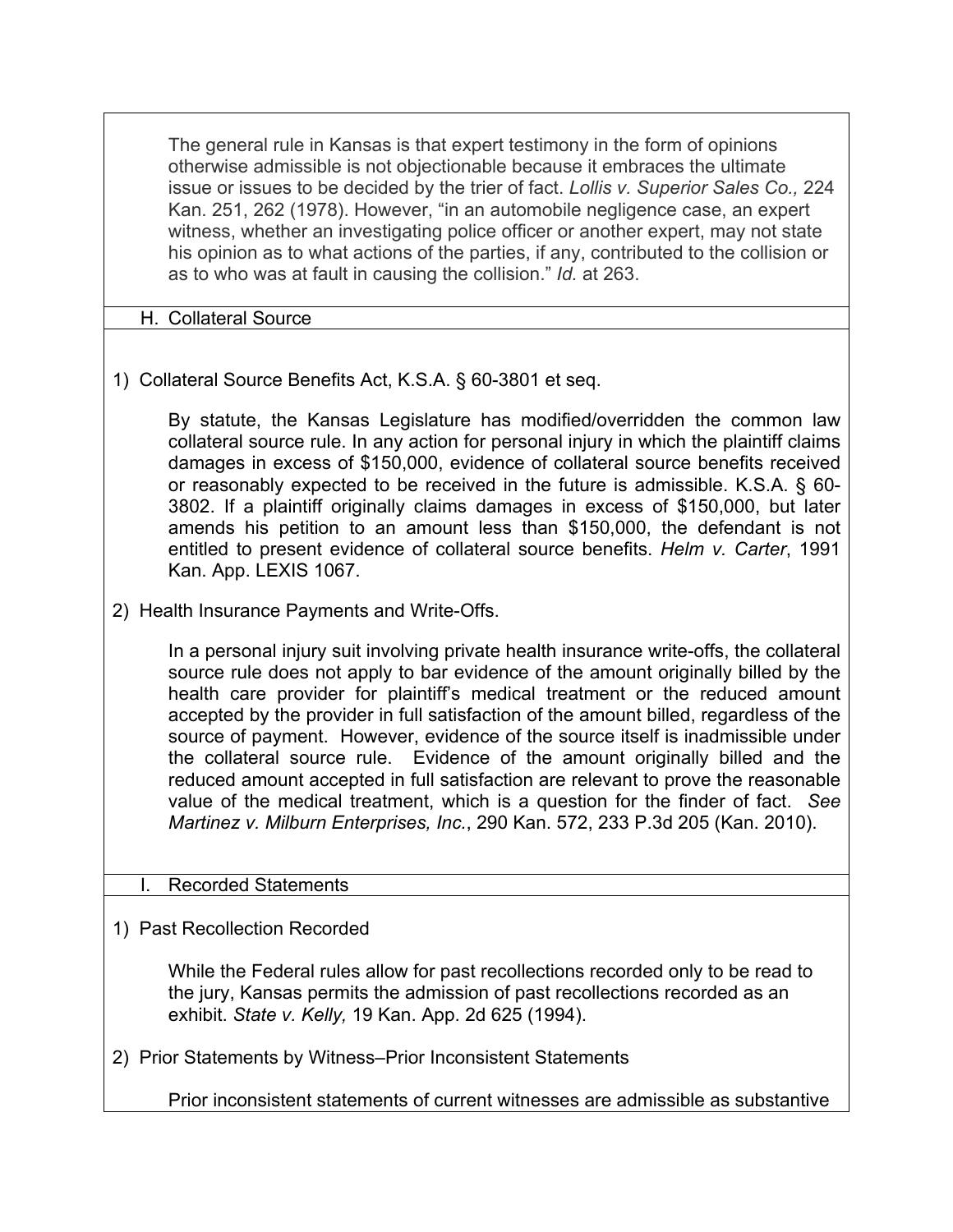evidence. There is no requirement in Kansas that the statements have been made under oath at a prior proceeding or deposition as required by the Federal Rules. K.S.A. § 60-460(a).

#### J. Prior Convictions

#### 1) Prior Convictions

Pursuant to K.S.A. § 60-455, "Other Crimes or Civil Wrongs," and subject to K.S.A. § 60-447, evidence that a person committed a crime or civil wrong on a specified occasion, is inadmissible to prove his or her disposition to commit crime or civil wrong as a basis for an inference that the person committed another crime or civil wrong at another specified occasion, but, subject to K.S.A. §§ 60- 445 and 60-448, such evidenced is admissible when relevant to prove some other material fact including motive, opportunity, intent, preparation, plan, knowledge, identity, or absence or mistake or accident. *See* State v. Prince, 287 Kan. 713 200 P.3d 1 (Kan. 2000).

#### 2) Character Evidence

a) Means of Proving Character

While the Federal Rules of Evidence limit affirmative proof of character to opinion or reputation evidence, Kansas additionally permits prior convictions to be admitted. K.S.A. § 60-447.

b) Generally Admissible in Civil Cases

In Kansas, character evidence is admissible in civil cases, as well as criminal cases, to prove conduct in accord with character, except when the trait is for care or skill offered to prove that the person was not negligent on the occasion subject to the litigation. K.S.A. §§ 60-447, 60-448.

#### 3) Specific Acts of Misconduct–Admissible if Independently Relevant

Kansas has extended the exceptions of the Federal Rules to admit evidence of prior acts if they are relevant to proving a material fact other than propensity. In other words, Kansas courts will consider prior acts for purposes other than just motive, opportunity, intent, plan, preparation, knowledge, identity, and absence of mistake or accident. Courts typically must give the jury a limiting instruction explaining the specific purpose for admission. *State v. Gunby,* 282 Kan. 39 (2006).

K. Driving History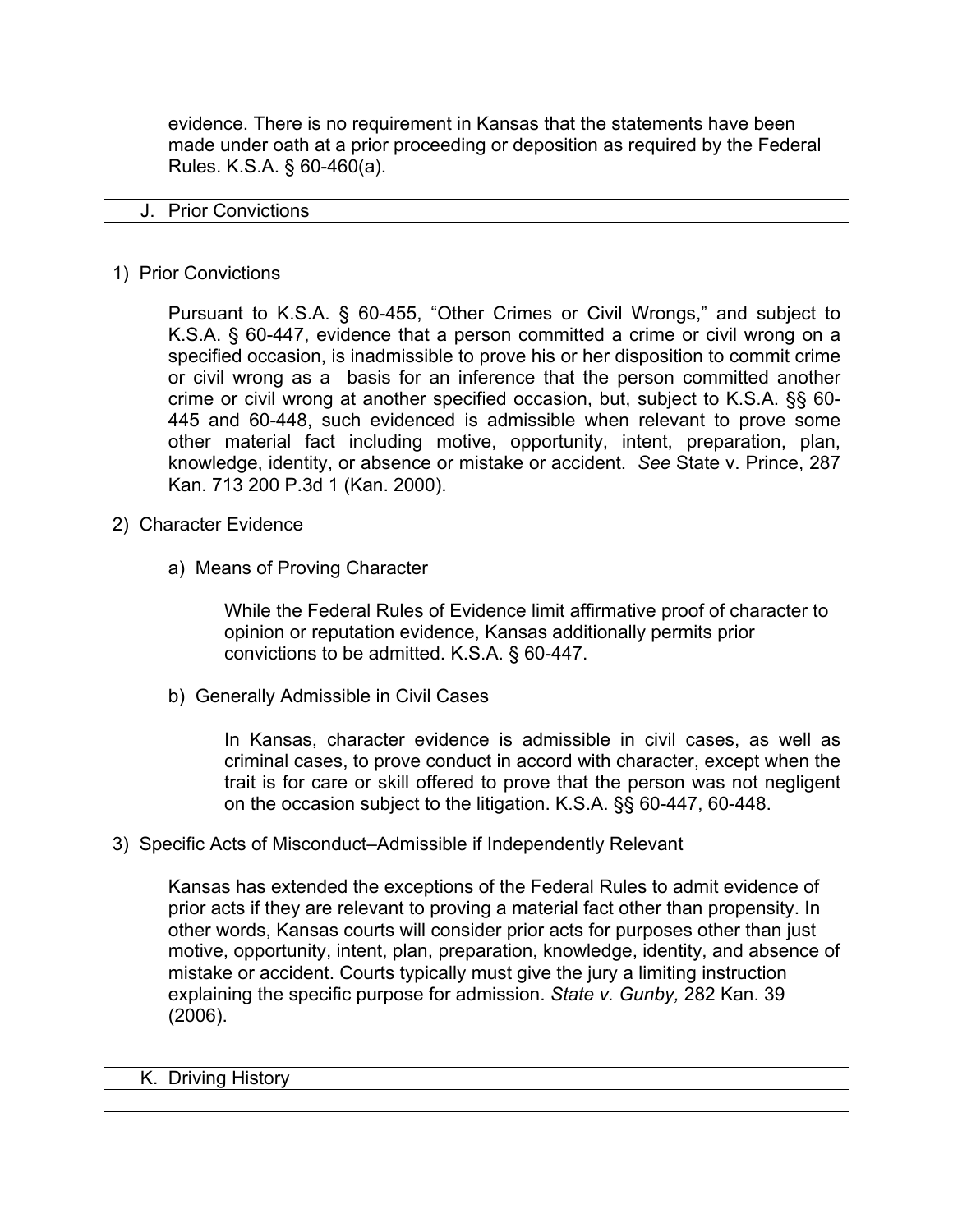"In general, evidence of prior driving violations is clearly not admissible to show that the driver was negligent in the accident in question. . . . However, evidence of prior violations would be admissible in a proper factual setting if they impacted on the question of negligent entrustment." *Barber v. Rhoades,* 799 P.2d 1051 (Kan. App. 1990).

### L. Fatigue

Evidence of fatigue due to an hours of service violation is admissible upon a finding that the safety violation caused on contributed to cause the accident. *Smith v. Printup,* 254 Kan. 315, 345 (1993). In an action against the driver's employer, evidence of the employer's safety programs and procedures may be admissible to show that the employer knew or had reason to know that the driver was violating safety regulations. See *id.* 

### M. Spoliation

The tort of spoliation of evidence is not recognized in Kansas absent an independent tort, contract, agreement, voluntary assumption of duty, or special relationship of the parties. *Superior Boiler Works, Inc. v. Kimball,* 292 Kan. 885 (2011). The common elements of intentional spoliation of evidence are: (1) existence of a potential civil action, (2) defendant's knowledge of a potential civil action, (3) destruction of that evidence, (4) intent, (5) a causal relationship between the evidence destruction and the inability to prove the lawsuit, and (6) damages. *Foster v. Lawrence Memorial Hosp.,* 809 F.Supp. 831, 836 (1992). Negligent spoliation of evidence is similar except that a legal or contractual duty to preserve evidence must exist before liability for the evidence's loss will be imposed. *Id.*

#### **Settlement**

A. Offer of Judgment

Offers of judgment are governed by K.S.A. § 60-2002(b). At any time more than 21 days before trial begins, a party may serve upon the adverse party an offer to allow judgment. An offer not accepted within 14 days after service is deemed withdrawn. If the judgment finally obtained is less than the offer, the offeree must pay the costs incurred after making the offer.

#### B. Liens

#### 1) Medical Liens

Pursuant to K.S.A. § 65-406 every hospital which furnishes medical or other service to a patient by reason of an accident not covered by the workers compensation act shall have a lien upon any recovery collected by the patient or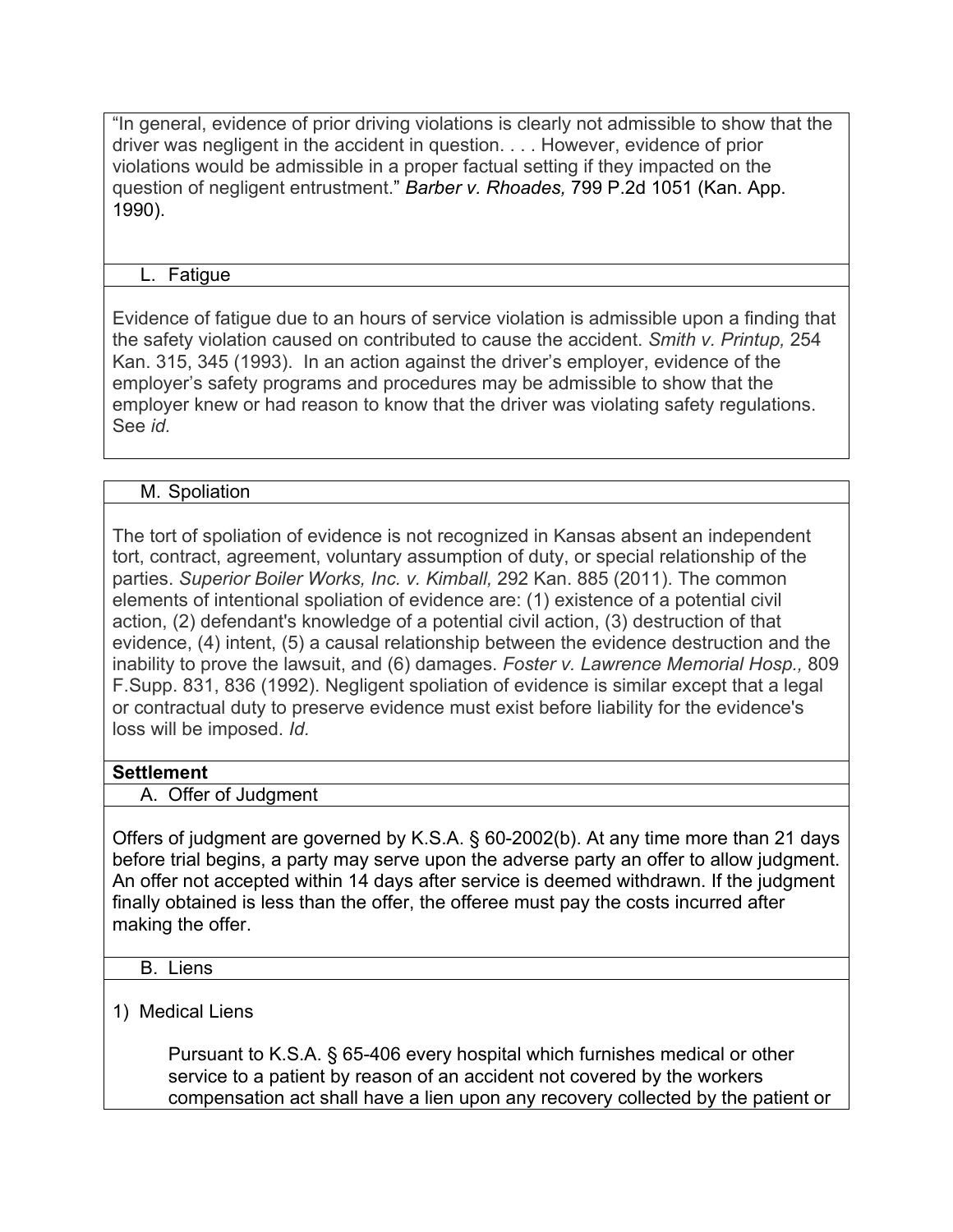on the patient's behalf. Notice requirements are contained in K.S.A. § 65-407.

2) Workers' Compensation Lien

Under K.S.A. § 44-504, in the event that an injured worker recovers damages from third party, the employer is subrogated to the extent of the compensation provided by the employer to date and shall have a lien against the entire amount of such recovery, excluding any portion determined to be loss of consortium or loss of services to a spouse.

There is no requirement under K.S.A. § 44-504 that a potential subrogation lienholder in a workers' compensation matter be informed of the nature of the damages sought in the civil action against third parties, but the insurer may intervene in the action to protect its interest. *Smith v. Russell*, 274 Kan. 1076 (2002). The right to intervene is not absolute. *Id.* In the event that the injured worker fails to file suit within the one year period required by § 44-504 (18 months if prosecuted by the worker's dependents or personal representatives), such failure operates as an assignment of the worker's claim to the employer.

C. Minor Settlement

Settlements involving minors must be court approved. Moreover, a minor is not bound by a settlement until court approval has been obtained. Even then, the minor may not be bound if the review hearing was inadequate to protect his or her interest. See *White v. Allied Mut. Ins. Co*., 29 Kan.App. 2d 797, 31 P.3d 328 (Kan.App. 2001).

### D. Negotiating Directly With Attorneys

The author has found no authority to suggest that a claims professional may not negotiate directly with an attorney. Judicial interpretations of the Kansas rule prohibiting the unauthorized practice of law (KRPC 5.5) do not appear to prohibit this type of negotiation.

#### E. Confidentiality Agreements

1) Settlement Agreements Involving Fewer than All Defendants

When a settlement agreement is entered into between a plaintiff and one or more, but not all, alleged tortfeasors, the court and the other parties must be advised of the terms of the agreement. If the case is tried to a jury and a defendant who is a party to the settlement agreement remains in the case to prosecute cross-claims, the court must, upon motion of a party, disclose the existence and content of the agreement to the jury. See *Lytle v. Stearns,* 250 Kan. 783 (1992).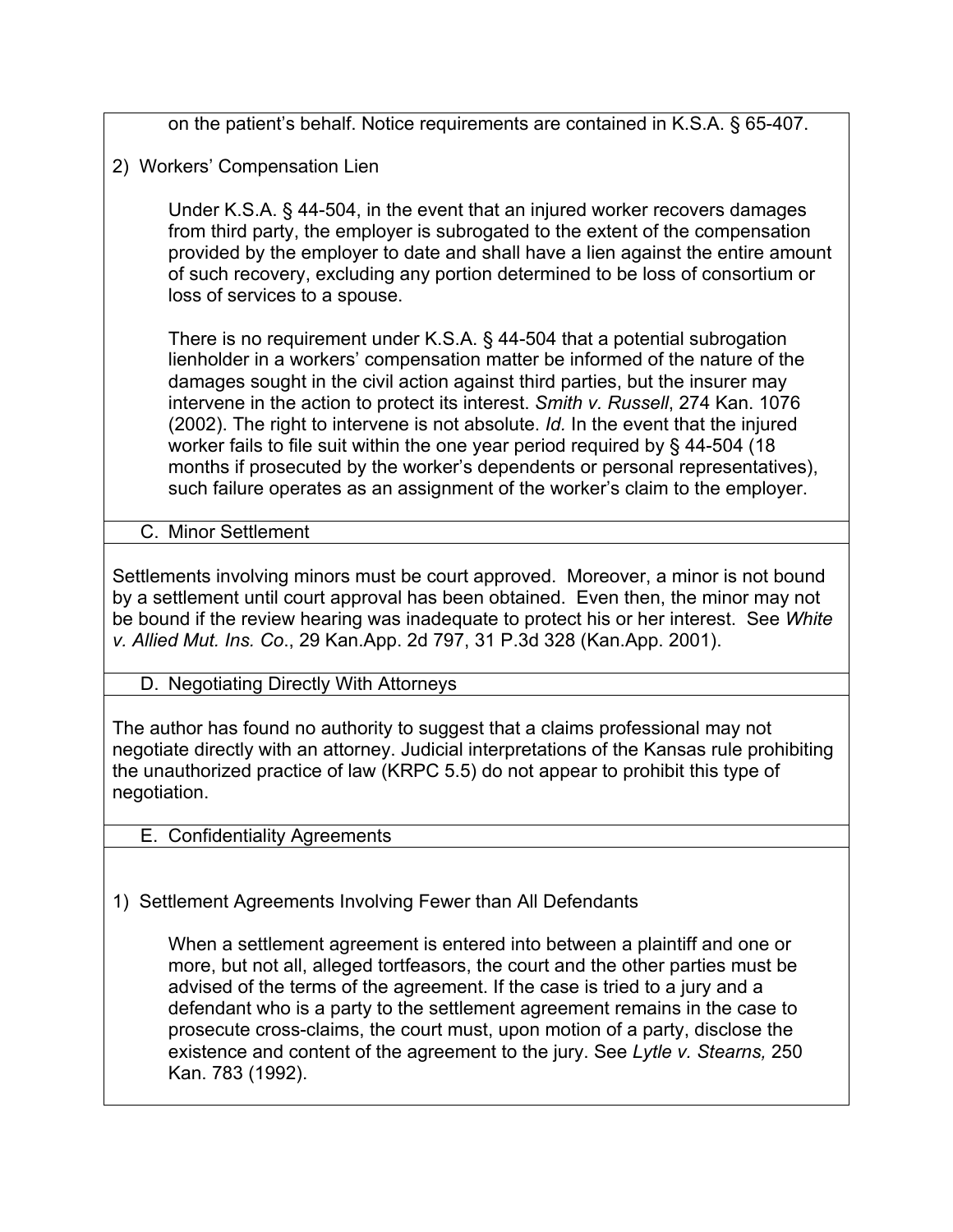### 2) Disclosure Limitations

Disclosure is not required if the court finds that disclosure will create a substantial danger of unfair prejudice, confusing the issues, or misleading the jury. The disclosure of the settlement agreement to the jury must be limited to those facts necessary to apprise the jury of the essential nature of the agreement and the possibility that the agreement may bias the testimony of the parties who entered into the agreement. While the jury must be advised in general terms of the financial interest in the outcome of the case of any defendant who is a party to the agreement, the amount of the settlement or any specific contingencies are not to be disclosed. *Lytle v. Stearns,* 250 Kan. 783 (1992).

# \*NOTE: Settlement Offers–Negotiations Not Admissible at Trial

While the Federal Rules of evidence exclude not only the offer to compromise but also any conduct or statement made in the course of negotiations, in Kansas, only the offer to compromise is excluded. Express admissions of liability and statements of fact made during negotiations will be admissible. K.S.A. § 60-452.

### F. Releases

# 1) Effect of Release of One Joint Tortfeasor

Under the Kansas system of proportionate liability, each tortfeasor is liable for his share of the total damages, and the plaintiff's release of one tortfeasor does not affect the liability of other tortfeasors. *Geier v. Wikel*, 4 Kan. App. 2d 188, 190 (1979). One exception is that a release of an agent, who is an actual tortfeasor, will also release the principal who is merely vicariously liable. *Atkinson v. Wichita Clinic, P.A.,* 243 Kan. 705, 707 (1988). This exception does not apply to cases where the principal was independently at fault. *York v. InTrust Bank,* 265 Kan. 271 (1998).

### 2) Effect of General Release

Regardless of the breadth of the release language, under Kansas law, there exists a rebuttable presumption that a general release affects only the parties specifically identified in the release. *Luther v. Danner*, 268 Kan. 343 (2000). Thus, a general release is unlikely to release from liability a joint tortfeasor who is not a party to the release

#### G. Voidable Releases

Pursuant to K.S.A. § 60-2801(a), any settlement or release obtained from an injured person, hospitalized under doctor's care, within 14 days of the injury causing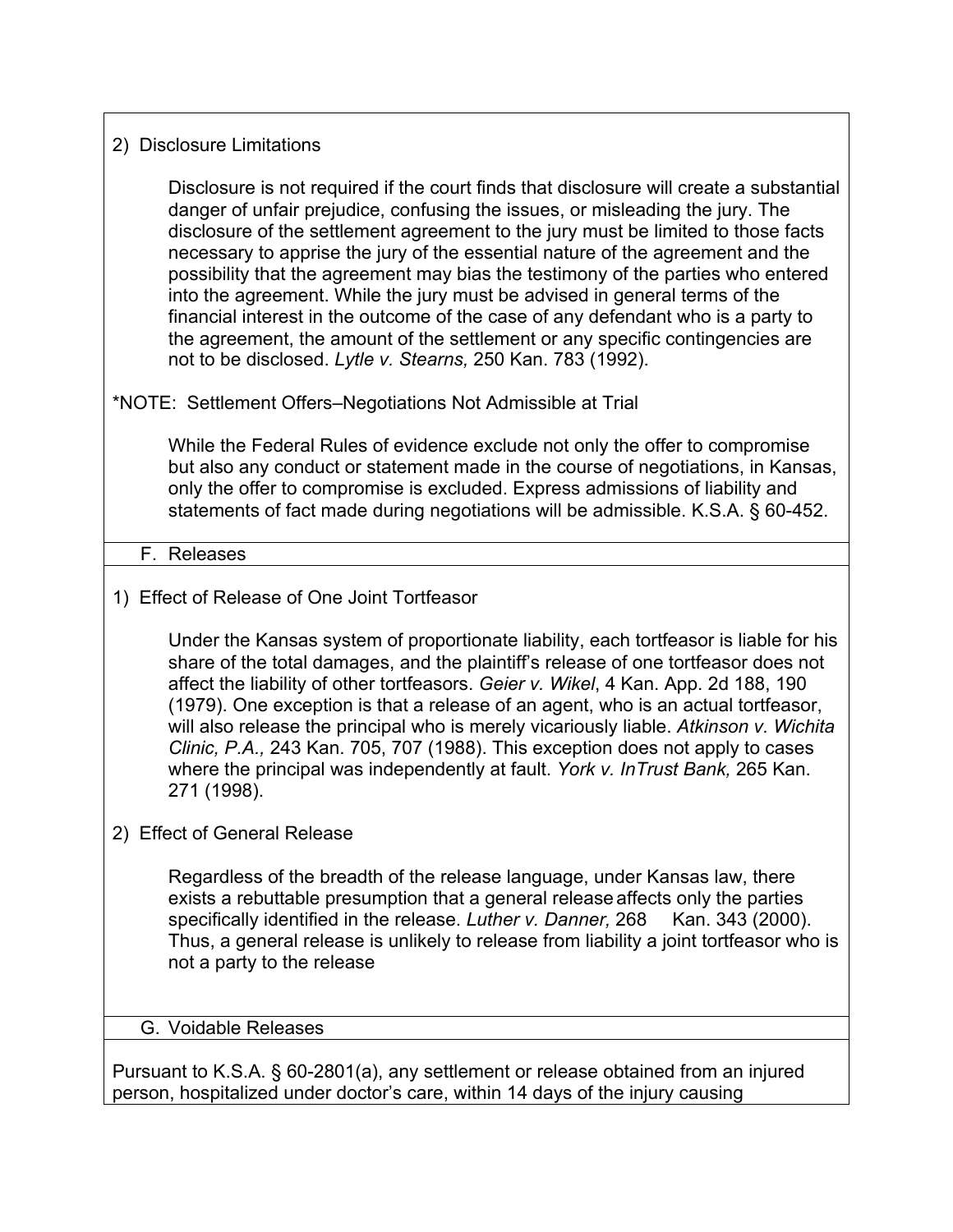occurrence is voidable by disavowal; however, no separate cause of action based on the statute is available. *Trayler v. Wachter,* 3 Kan. App. 2d 536 (1979).

**Transportation Law**

A. State DOT Regulatory Requirements

In Kansas, each motor carrier and driver must comply with the following: (1) the FMCSR; (2) Kansas traffic laws as provided in K.S.A. 8-222 et seq; (3) the uniform act regulating traffic and the size, weight and load of vehicles established in K.S.A. § 8- 1901 et seq.; and (4) Kansas regulations pertaining to the driving of commercial motor vehicles as adopted in K.A.R. 82-4-3h. (K.A.R. 82-4-6a).

B. State Speed Limits

Kansas has adopted the Uniform Act Regulating Traffic. K.S.A. 8-1401 et seq. The maximum lawful speed limits are as follows:

- (1) In any urban district, 30 miles per hour;
- (2) on any separated multilane highway, as designated and posted by the secretary of transportation, 75 miles per hour;
- (3) on any county or township highway, 55 miles per hour; and
- (4) on all other highways, 65 miles per hour.

These maximum speed limits may be altered as authorized by K.S.A. §§ 8-1559 and 8- 1560.

C. Overview of State CDL Requirements

Kansas has adopted the Uniform Commercial Drivers' License Act. K.S.A. 8-2,125 – 8- 2,142. The purpose of the act is to implement the Federal Commercial Motor Vehicle Safety Act of 1986 (Title XII of public law 99-570).

### **Insurance Issues**

A. State Minimum Limits of Financial Responsibility

Kansas law mandates that every automobile insurance policy sold in the state must have these minimum coverages:

1) Liability coverage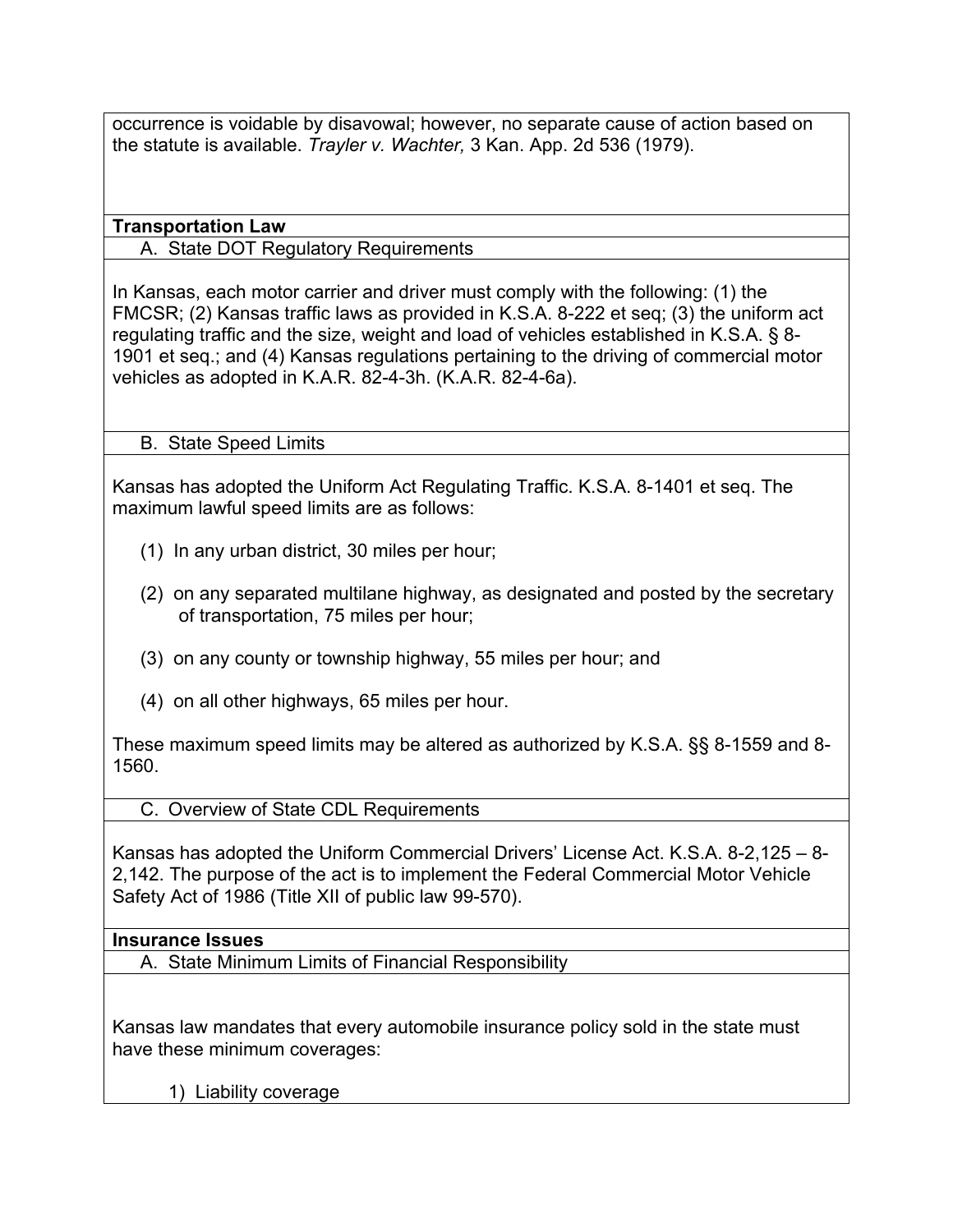| a. \$25,000/person for bodily injury                                              |  |  |
|-----------------------------------------------------------------------------------|--|--|
| b. \$50,000/accident for bodily injury                                            |  |  |
| c. \$10,000/accident for property damage                                          |  |  |
| 2) Personal injury protection (PIP or No Fault)                                   |  |  |
| a. Minimum amount required by law:                                                |  |  |
| i. \$4,500/person for medical expenses                                            |  |  |
| ii. \$900/month for one year for disability/loss of income                        |  |  |
| iii. \$25/day for in-home services                                                |  |  |
| iv. \$2,000 for funeral, burial or cremation expense                              |  |  |
| v. \$4,500 for rehabilitation expense                                             |  |  |
| b. Survivor Benefits: Disability/loss of income up to \$900/month for one<br>year |  |  |
| c. In-home services up to \$25/day for one year                                   |  |  |
| 3) Uninsured/Underinsured                                                         |  |  |
| a. \$25,000/person                                                                |  |  |
| b. \$50,000/accident                                                              |  |  |
| K.S.A. § 40-3107.                                                                 |  |  |
|                                                                                   |  |  |
| <b>B. Uninsured Motorist Coverage</b>                                             |  |  |

# 1) Stacking

K.S.A. § 40-284(d) limits underinsured motorist coverage to the policy with the highest limits. It clearly expresses the legislature's intent to prohibit stacking uninsured/underinsured motorist coverage from separate policies. *Eidemiller v. State Farm Mut. Auto. Ins. Co.,* 261 Kan. 711, 723 (1997).

2) Exclusions and Limitations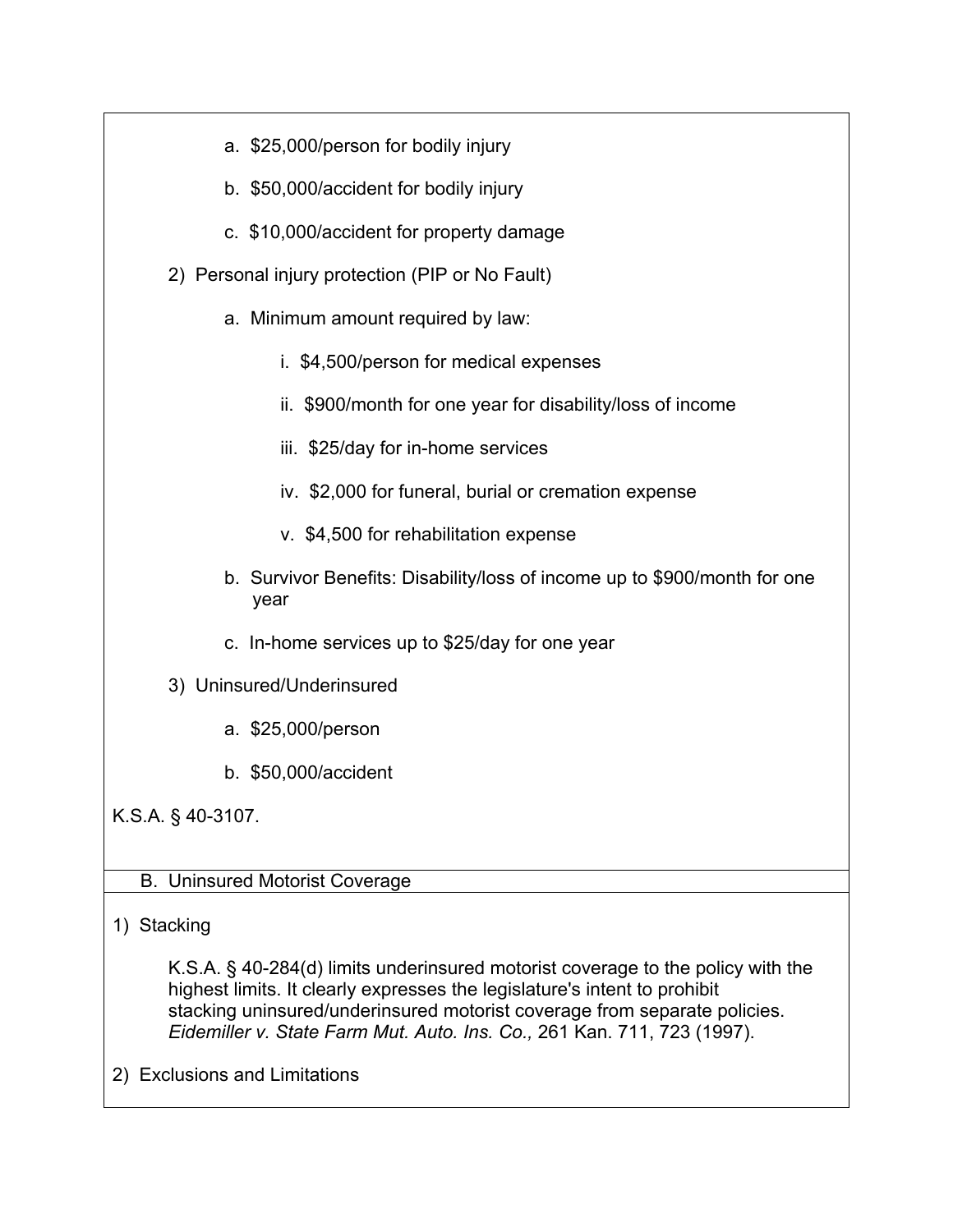| Any insurer may provide for the exclusion or limitation of coverage:                                                                                                                                                                                                                                                                                                                                                                                                                                                                                                                                                                                                                                                                                                                                                                                                                                                                                                                             |  |
|--------------------------------------------------------------------------------------------------------------------------------------------------------------------------------------------------------------------------------------------------------------------------------------------------------------------------------------------------------------------------------------------------------------------------------------------------------------------------------------------------------------------------------------------------------------------------------------------------------------------------------------------------------------------------------------------------------------------------------------------------------------------------------------------------------------------------------------------------------------------------------------------------------------------------------------------------------------------------------------------------|--|
| (1) When the insured is occupying or struck by an uninsured<br>automobile or trailer owned or provided for the insured's regular<br>use;                                                                                                                                                                                                                                                                                                                                                                                                                                                                                                                                                                                                                                                                                                                                                                                                                                                         |  |
| (2) when the uninsured automobile is owned by a self-insurer or any<br>governmental entity;                                                                                                                                                                                                                                                                                                                                                                                                                                                                                                                                                                                                                                                                                                                                                                                                                                                                                                      |  |
| (3) when there is no evidence of physical contact with the uninsured<br>motor vehicle and when there is no reliable competent evidence to<br>prove the facts of the accident from a disinterested witness not<br>making claim under the policy;                                                                                                                                                                                                                                                                                                                                                                                                                                                                                                                                                                                                                                                                                                                                                  |  |
| (4) to the extent that workers' compensation benefits apply;                                                                                                                                                                                                                                                                                                                                                                                                                                                                                                                                                                                                                                                                                                                                                                                                                                                                                                                                     |  |
| (5) when suit is filed against the uninsured motorist without notice to<br>the insurance carrier; and                                                                                                                                                                                                                                                                                                                                                                                                                                                                                                                                                                                                                                                                                                                                                                                                                                                                                            |  |
| (6) to the extent that personal injury protection benefits apply.                                                                                                                                                                                                                                                                                                                                                                                                                                                                                                                                                                                                                                                                                                                                                                                                                                                                                                                                |  |
| K.S.A. $\S$ 40-284(e).                                                                                                                                                                                                                                                                                                                                                                                                                                                                                                                                                                                                                                                                                                                                                                                                                                                                                                                                                                           |  |
| 3) Settlement                                                                                                                                                                                                                                                                                                                                                                                                                                                                                                                                                                                                                                                                                                                                                                                                                                                                                                                                                                                    |  |
| An underinsured motorist coverage insurer has subrogation rights under K.S.A. §<br>40-287. If a tentative agreement to settle for liability limits has been reached with an<br>underinsured tortfeasor, written notice must be given by certified mail to the<br>underinsured motorist coverage insurer by its insured. Within 60 days of receipt of<br>this written notice, the underinsured motorist coverage insurer may substitute its<br>payments to the insured for the tentative settlement amount. The underinsured<br>motorist coverage insurer is then subrogated to the insured's right of recovery to the<br>extent of such payment and any settlement under the underinsured motorist<br>coverage. If the underinsured motorist coverage insurer fails to pay the insured the<br>amount of the tentative tort settlement within 60 days, the underinsured motorist<br>coverage insurer has no right of subrogation for any amount paid under the<br>underinsured motorist coverage. |  |
| C. No Fault Insurance                                                                                                                                                                                                                                                                                                                                                                                                                                                                                                                                                                                                                                                                                                                                                                                                                                                                                                                                                                            |  |
|                                                                                                                                                                                                                                                                                                                                                                                                                                                                                                                                                                                                                                                                                                                                                                                                                                                                                                                                                                                                  |  |

1) PIP Coverage Required

Kansas has adopted the "no-fault" approach to insurance claims. K.S.A. § 40- 3101 et seq. Thus, personal injury protection (PIP) insurance is mandatory,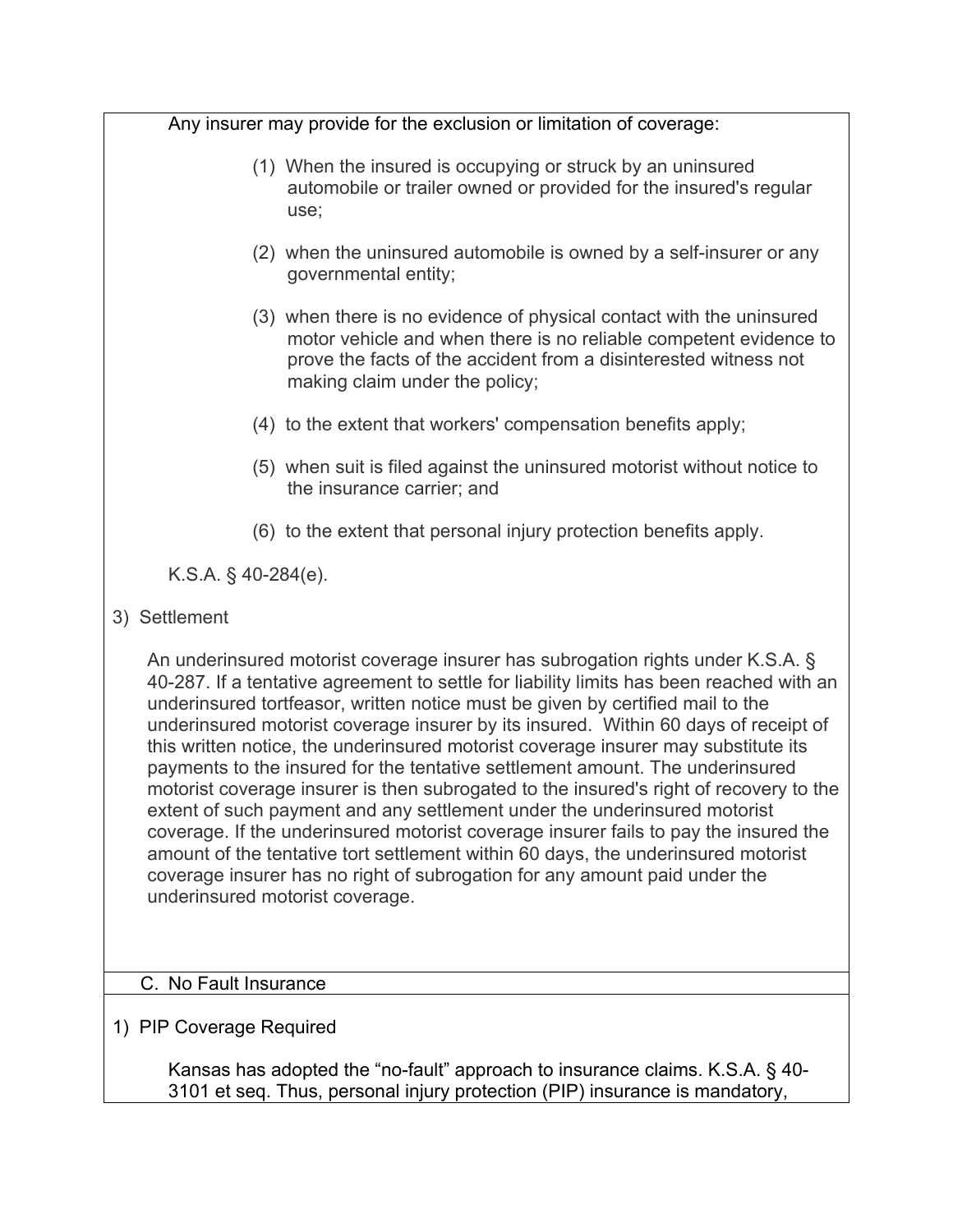requiring every owner of a motor vehicle to obtain first party coverage of PIP benefits payable by his own insurance company regardless of fault. *Easom v. Farmers Ins. Co.,* 221 Kan. 415 (1977).

2) Failure to Maintain Mandatory PIP Coverage—No Recovery for Non-Economic Damages

Under K.S.A. § 40-3130, any person who, at the time of an accident, fails to maintain mandatory PIP coverage shall have no cause of action for recovery of noneconomic loss sustained as a result of the accident.

D. Disclosure of Limits and Layers of Coverage

Insurance policy information is generally discoverable under the Kansas Rules of Civil Procedure. See K.S.A. §§ 60-233 and 60-226.

E. Unfair Claims Practices

The Kansas unfair claims settlement practices statute, K.S.A. § 40-2409, does not authorize a private cause of action. *Bonnel v. Bank of America,* 284 F.Supp.2d 1284, 1289 (D. Kan. 2003). Under the Act, the commissioner of insurance has the exclusive power of enforcement. *Id.* 

### F. Bad Faith Claims

1) First Party Claims

Kansas does not recognize the tort of bad faith for first party claims. *Spencer v. Aetna Life & Cas. Ins. Co.,* 227 Kan. 914 (1980). In *Spencer*, the Kansas Supreme Court concluded that existing remedies, including breach of contract claims, provisions for attorney fees, and the insurance commissioner's ability to sanction companies for unfair claims practices, provide adequate relief for firstparty insurance disputes. *Id.*

### 2) Third Party Claims

In regards to third party claims, Kansas has long recognized an insured's action for negligence or bad faith against his or her insurer. See *Bollinger v. Nuss*, 202 Kan. 326, (1969)(liability may be imposed against insurer for negligence or bad faith in defending, setting claim against insured); *Bennett v. Conrady*, 180 Kan. 485, (1957)(insurer on liability or indemnity policy liable for full amount of insured's loss, including excess, for negligence or bad faith in defending, settling action against insured); *Anderson v. Surety Co.*, 107 Kan. 375, (1921) (insurer liable for full amount of insured's loss, irrespective of policy limits, if negligent in